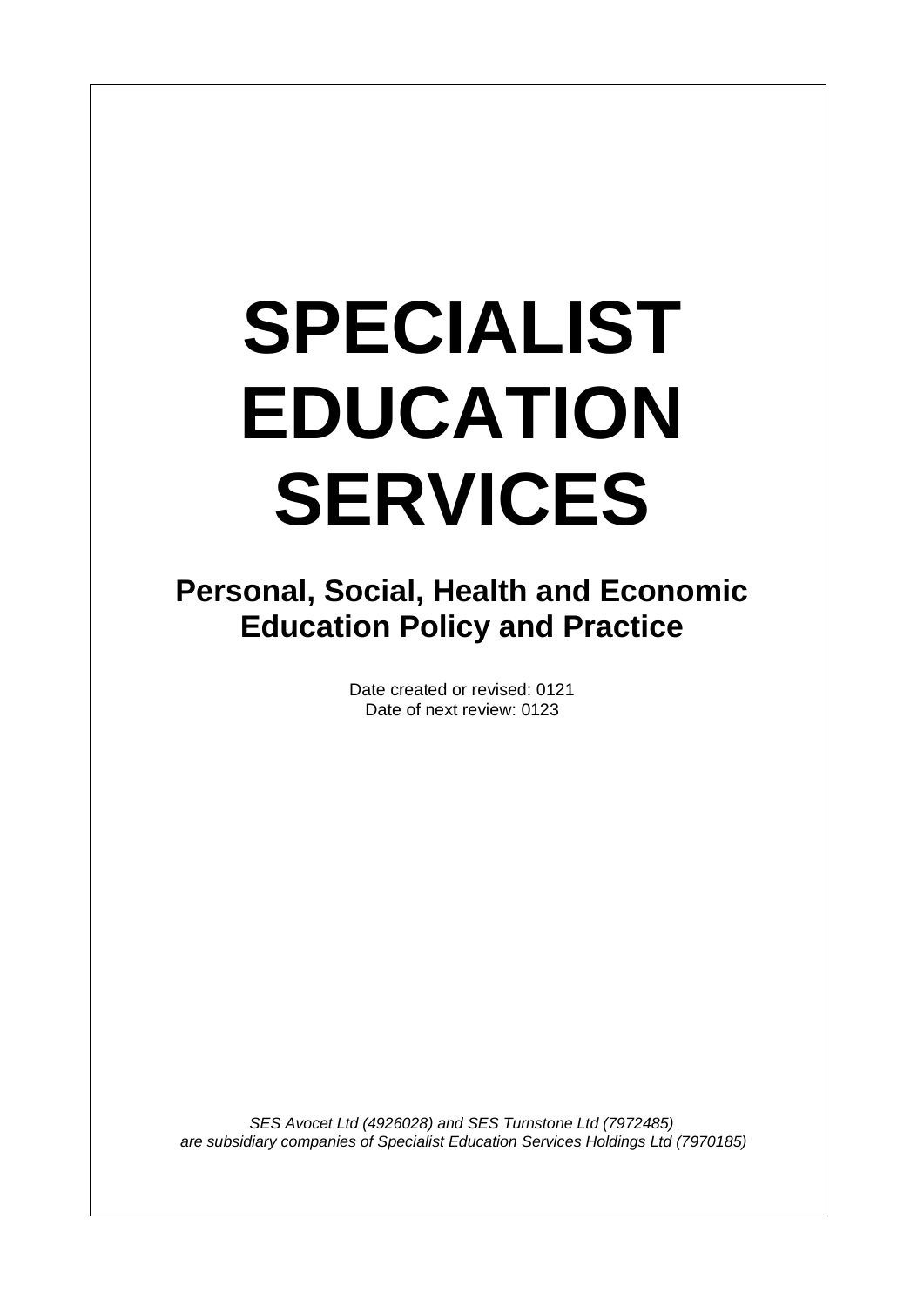# **CONTENTS**

# **1 Rationale**

| 2 |     | <b>Aims and Objectives</b>                              |                |
|---|-----|---------------------------------------------------------|----------------|
|   | 2.1 | <b>PSHEE and National Curriculum Aims</b>               | $\overline{4}$ |
|   | 2.2 | PSHEE and Reading, Writing, Communication, Maths and    |                |
|   |     | <b>Computing Skills</b>                                 | 4              |
|   | 2.3 | PSHEE and Personal, Emotional and Social Development    | 5              |
|   | 2.4 | PSHEE and the SEMH (Social Emotional and Mental Health) |                |
|   |     | <b>Dimension</b>                                        | 6              |
| 3 |     | <b>PSHEE and Key Outcomes</b>                           |                |
|   | 3.1 | <b>Economic Wellbeing And Financial Capability</b>      | $\overline{7}$ |
|   |     | 3.1.1 Enjoy and Achieve                                 | $\overline{7}$ |
|   |     | 3.1.2 Be Healthy                                        | $\overline{7}$ |
|   |     | 3.1.3 Stay Safe                                         | $\overline{7}$ |
|   |     | 3.1.4 Achieve Economic Well-being                       | 8              |
|   |     | 3.1.5 Make a Positive Contribution                      | 8              |
|   | 3.2 | <b>Personal Wellbeing</b>                               | 8              |
|   |     | 3.2.1 Enjoy and Achieve                                 | 8              |
|   |     | 3.2.2 Be Healthy                                        | 8              |
|   |     | 3.2.3 Stay Safe                                         | 9              |
|   |     | 3.2.4 Achieve Economic Well-being                       | 9              |
|   |     | Make a Positive Contribution<br>3.2.5                   | 9              |
| 4 |     | The Implementation of PSHEE                             |                |
|   | 4.1 | <b>Equal Opportunities</b>                              | 10             |
|   | 4.2 | PSHEE as a Cross Curricular Subject                     | 11             |
|   | 4.3 | <b>PSHEE and Computing</b>                              | 11             |
|   | 4.4 | <b>Teaching and Learning Styles</b>                     | 12             |
|   | 4.5 | <b>Planning for PSHEE Experiences</b>                   | 13             |
|   | 4.6 | <b>Presentation of Work</b>                             | 15             |
|   | 4.7 | <b>PSHEE as an Accredited Subject</b>                   | 15             |
|   | 4.8 | Progression in PSHEE                                    | 15             |
|   | 4.9 | <b>Differentiation</b>                                  | 16             |
|   |     | <b>CEC DOHEE Doliny and Dractice: 0121</b>              |                |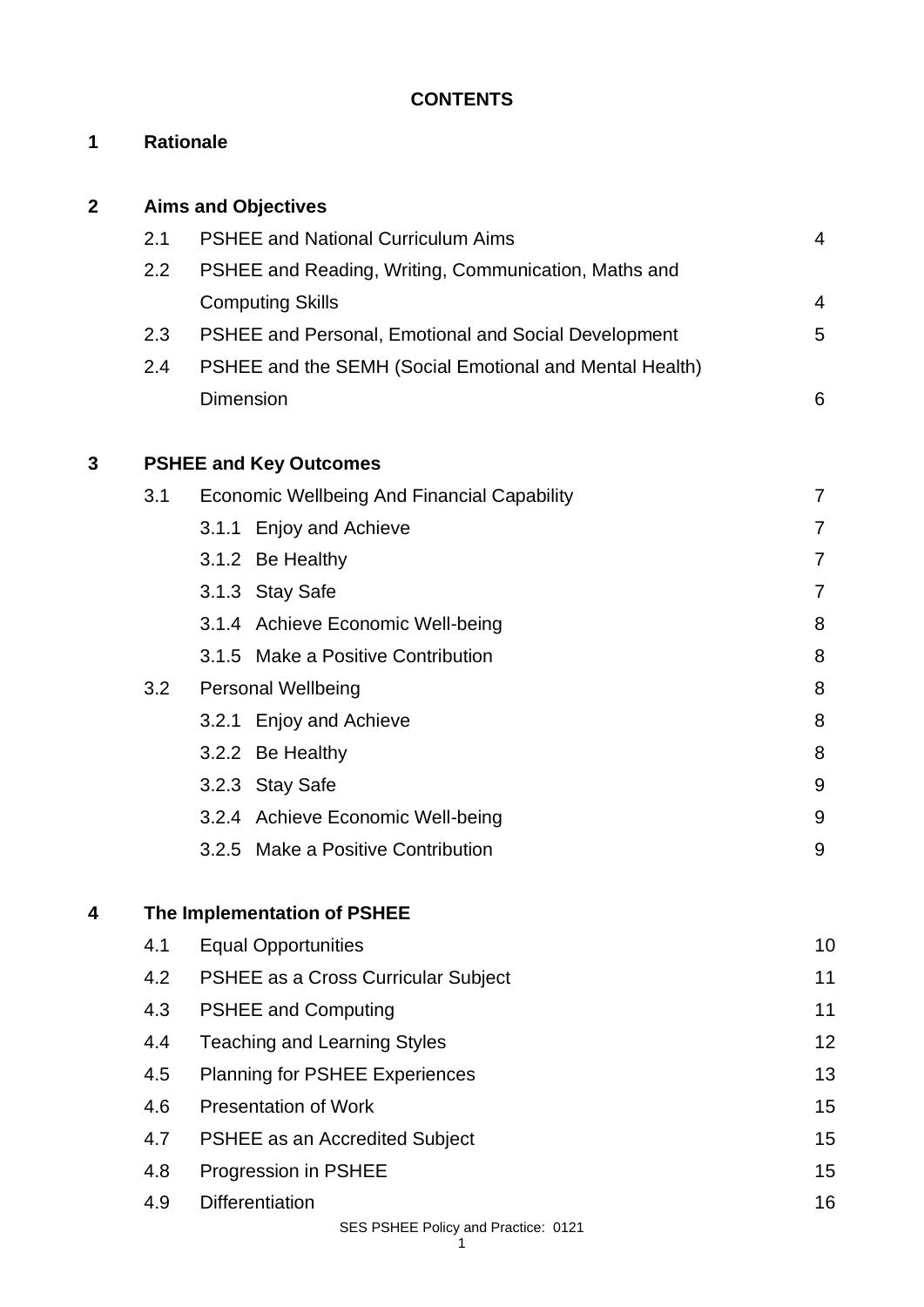|   | 4.10                                    | <b>Assessment and Recording</b>                  | 17 |  |  |
|---|-----------------------------------------|--------------------------------------------------|----|--|--|
| 5 |                                         | <b>PSHEE and Relationships and Sex Education</b> | 19 |  |  |
| 6 | <b>SMSC and British Values in PSHEE</b> |                                                  |    |  |  |
|   | 6.1                                     | <b>SMSC</b>                                      | 21 |  |  |
|   | 6.2                                     | <b>British Values</b>                            | 22 |  |  |
|   |                                         |                                                  |    |  |  |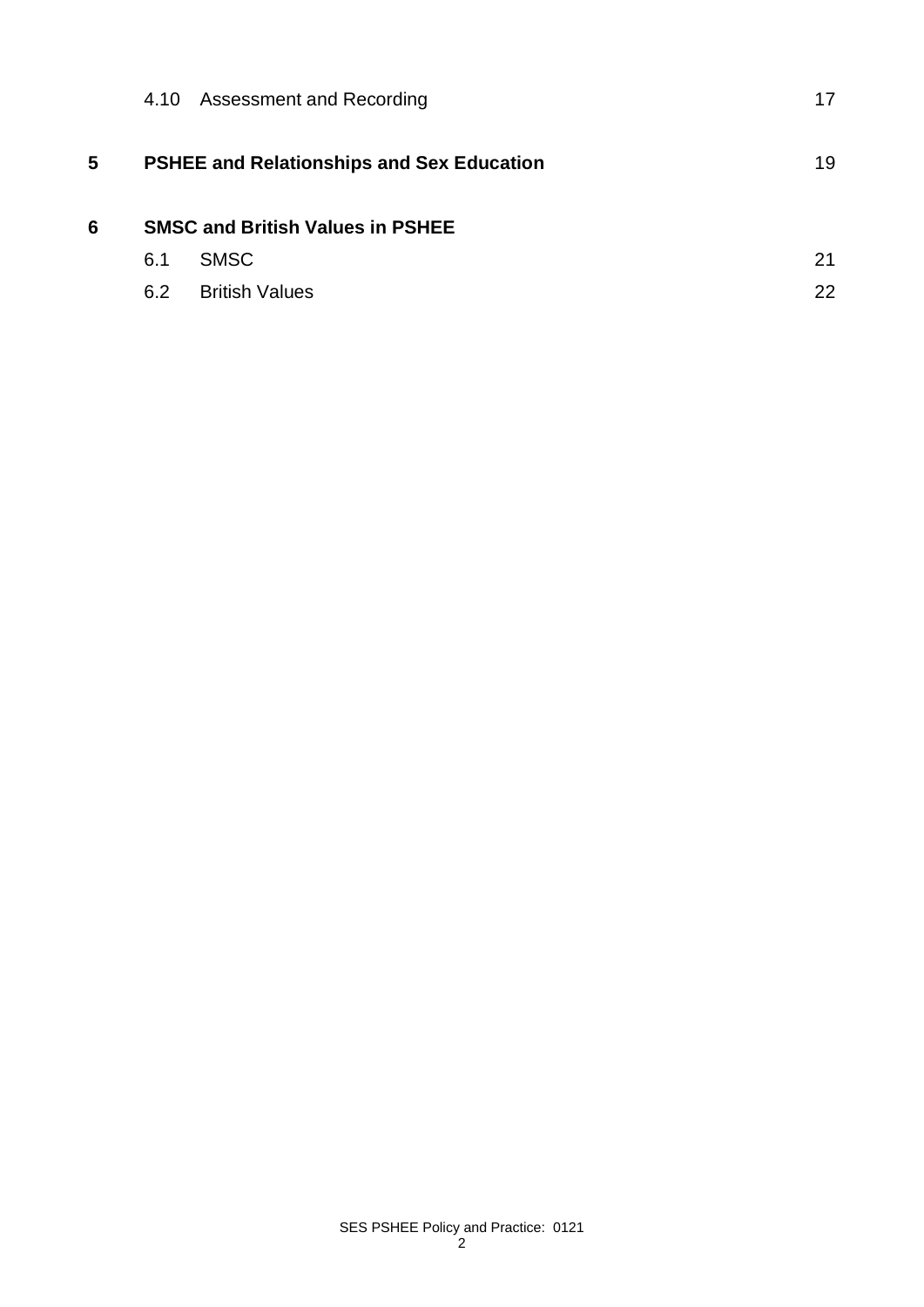## **1 RATIONALE**

This document should be read in conjunction with the Curriculum Intent Statement and our RSE policy, which outlines specific issues underpinning our Curriculum approach at SES and how we approach Relationships and Sex Education which is clearly linked to PSHEE. Also relevant are the SES Personal, Emotional and Social Development Framework and comprehensive SES Life Skills syllabus.

The very nature and purpose of the holistic provision at our establishments means that the focus is always on the 'whole child'. This is amplified in the range of documentation, policy and practice that reflects our philosophy of '24hr' learning, coupled with our "no limits' positive psychology.

The intensity of work in this respect, with both the child and where possible, family, is beyond what any child in a mainstream setting, and in many other specialist settings, would experience because of the very purpose and nature of our practice.

This document sets out the policy and principles that underpin the whole process of the Personal. Social, Health and Economic Education (PSHEE) work with the child across the twenty-four hour learning experience available.

*It is clear from the range of inspection guidance ……………….. that the evidence schools provide regarding the effectiveness of their PSHE and of pupils' SMSC development is more crucial than ever to informing the judgements inspectors make regarding leadership and management, the quality of teaching and learning, personal development, behaviour and welfare, safeguarding and ultimately, the overall effectiveness of the school.*

Janet Palmer, Ofsted's Lead for PSHE Education

## **2. AlMS AND OBJECTIVES**

The aims and objectives of the Personal. Social, Health and Economic Education (PSHEE) curriculum at SES are commensurate with the aims stated by the DfE and the "Ten Principles of good PSHE Education" outlined by the PSHE Association funded by the DfE to advise and support schools.

- **1.** Start where children and young people are: find out what they already know, understand, are able to do and are able to say. For maximum impact involve them in the planning of your PSHE education programme.
- **2.** Plan a 'spiral programme' which introduces new and more challenging learning, while building on what has gone before, which reflects and meets the personal developmental needs of the children and young people.
- **3.** Take a positive approach which does not attempt to induce shock or guilt but focuses on what children and young people can do to keep themselves and others healthy and safe and to lead happy and fulfilling lives.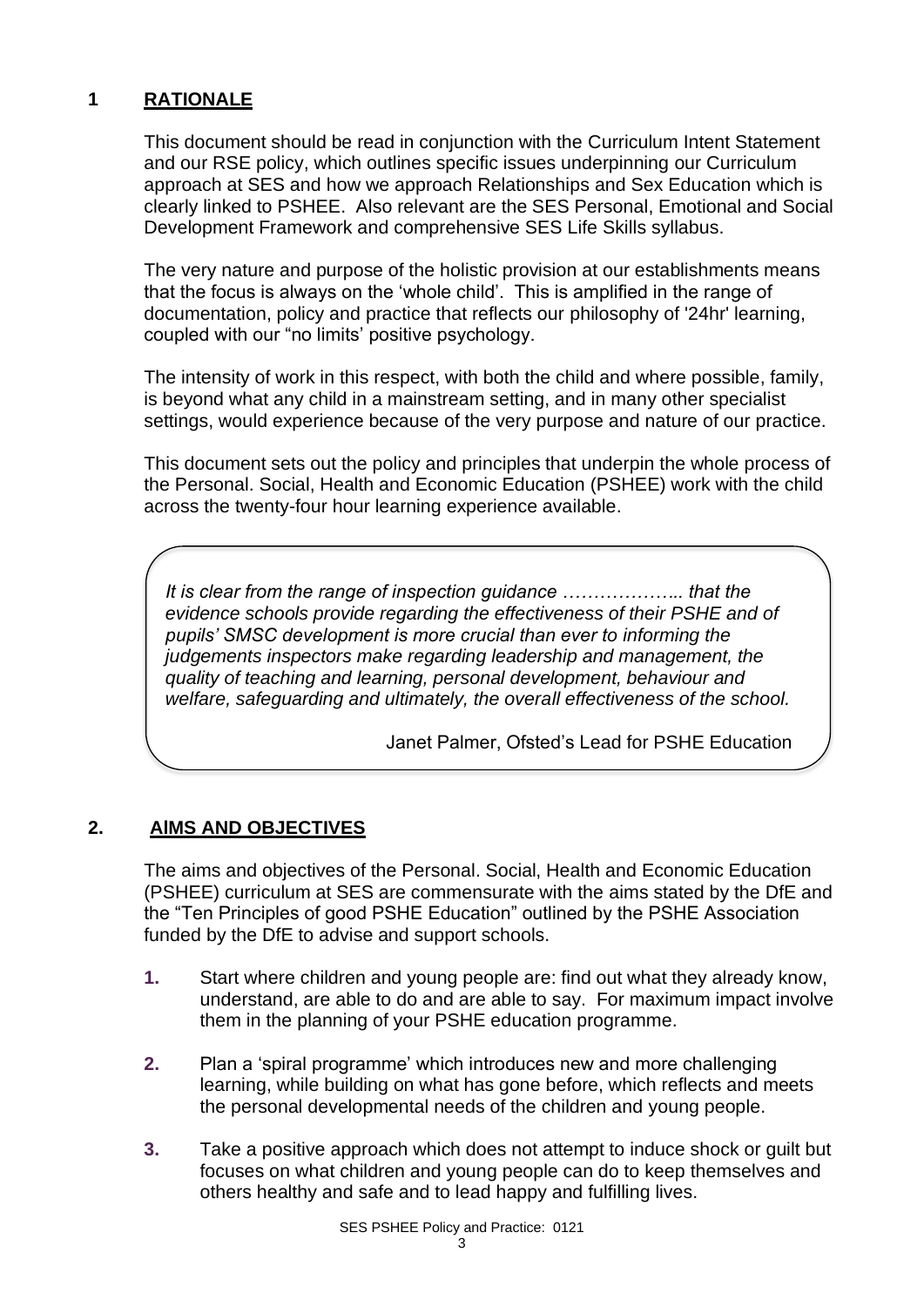- **4.** Offer a wide variety of teaching and learning styles within PSHEE education, with an emphasis on interactive learning and the teacher as facilitator.
- **5.** Provide information which is realistic and relevant and which reinforces positive social norms.
- **6.** Encourage young people to reflect on their learning and the progress they have made, and to transfer what they have learned to say and to do from one school subject to another, and from school to their lives in the wider community.
- **7.** Recognise that the PSHEE education programme is just one part of what a school can do to help a child to develop the knowledge, skills, attitudes and understanding they need to fulfil their potential. Link the PSHEE education programme to other whole school approaches, to pastoral support, and provide a setting where the responsible choice becomes the easy choice. Encourage staff, families and the wider community to get involved.
- **8.** Embed PSHEE education within other efforts to ensure children and young people have positive relationships with adults, feel valued and where those who are most vulnerable are identified and supported.
- **9.** Provide opportunities for children and young people to make real decisions about their lives, to take part in activities which simulate adult choices and where they can demonstrate their ability to take responsibility for their decisions.
- **10.** Provide a safe and supportive learning environment where children and young people can develop the confidence to ask questions, challenge the information they are offered, draw on their own experience, express their views and opinions and put what they have learned into practice in their own lives.

## 2.1 PSHEE AND NATIONAL CURRICULUM AIMS

Personal. Social, Health and Economic Education (PSHEE) is an important and necessary part of all chlidren's education. PSHEE is a non-statutory subject. To allow teachers the flexibility to deliver high-quality PSHEE the national curriculum considers it unnecessary to provide standardised frameworks or programmes of study. PSHEE can encompass many areas of study, teachers are best placed to understand the needs of their children and do not need additional central prescription.

The SES PSHEE education programme equips children with a sound understanding of risk and with the knowledge and skills necessary to make safe and informed decisions.

2.2 PSHEE AND READING, WRITING, COMMUNICATION, MATHS AND COMPUTING SKILLS (RWCM+C)

RWCM+C skills are core elements of English, Mathematics and Computing that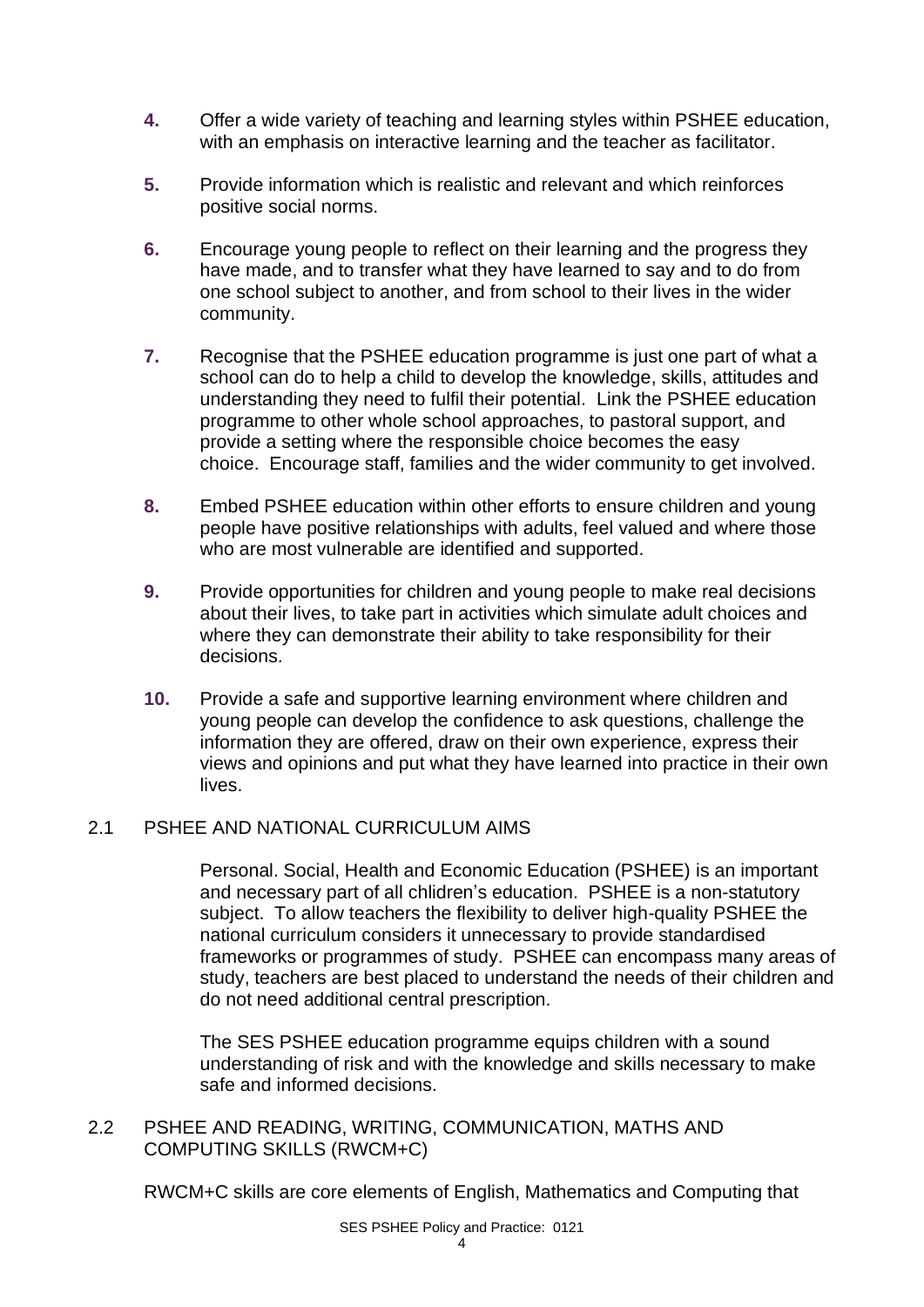provide individuals with the skills and abilities they need to operate confidently, effectively and independently in life, their communities and work. Individuals possessing these skills are able to progress in education, training and employment and make a positive contribution to the communities in which they live and work.

Development of RWCM+C skills is embedded within personalised programmes of study in PSHEE, RWCM+C skills within the curriculum is not limited to this subject. The curriculum offers opportunities for RWCM+C skills development in PSHEE, which encourages working beyond the Learning Centre and making links to a wide range of learning opportunities. To be effective, RWCM+C skills teaching must be relevant and allow learners to engage with real situations in the real world.

Learners need opportunities to:

- apply their skills in plausible contexts or use their skills for real purposes
- engage with the world beyond the Learning Centre
- integrate learning by linking knowledge within and between the RWCM+C areas
- spend time planning and developing their work
- make choices and decisions, think creatively and act independently
- experience success in real situations as a result of using their skills effectively

SES aspire to develop learners confidence in RWCM+C skills through PSHEE by providing opportunities to;

- read and understand information and instructions, then use this understanding to act appropriately.
- Interpret given information in line with specific learning intention.
- Record evidence of learning in written form of varying formats at appropriate timescales, taking into account individual needs of learners.
- use key terminology to explore and develop knowledge and understanding..
- use verbal communication to effectively develop knowledge and understanding
- to acknowledge listening as integral to developing knowledge and understanding
- to seek opportunities to develop mathematically skills in the areas of using and applying, number, shape, space and measure and handling data.
- to integrate opportunities for a contextualised use of computing applications.

# 2.3 PSHEE AND PERSONAL, EMOTIONAL AND SOCIAL DEVELOPMENT (PESD)

Effective planning for PESD in personal and economic wellbeing needs to ensure that they are embedded into sequences of work, teaching approaches and learning outcomes. When this is done well, it will enrich the experiences of learners and support their progress in personal and economic wellbeing while increasing coherence across the curriculum.

At SES mastery of PESD skills is integral to all aspects of Learning Opportunities through a holistic and cross-curricular approach. We seek to ensure pupils demonstrate that they can develop and then apply their PESD skills in an extensive range of subject based and real life contexts. In PSHEE we promote the consolidation of core PESD skills by structuring learning opportunities to promote development in this area. Progress in PESD is reflected in through Classroom Monitor and Learning Centre Education Plans.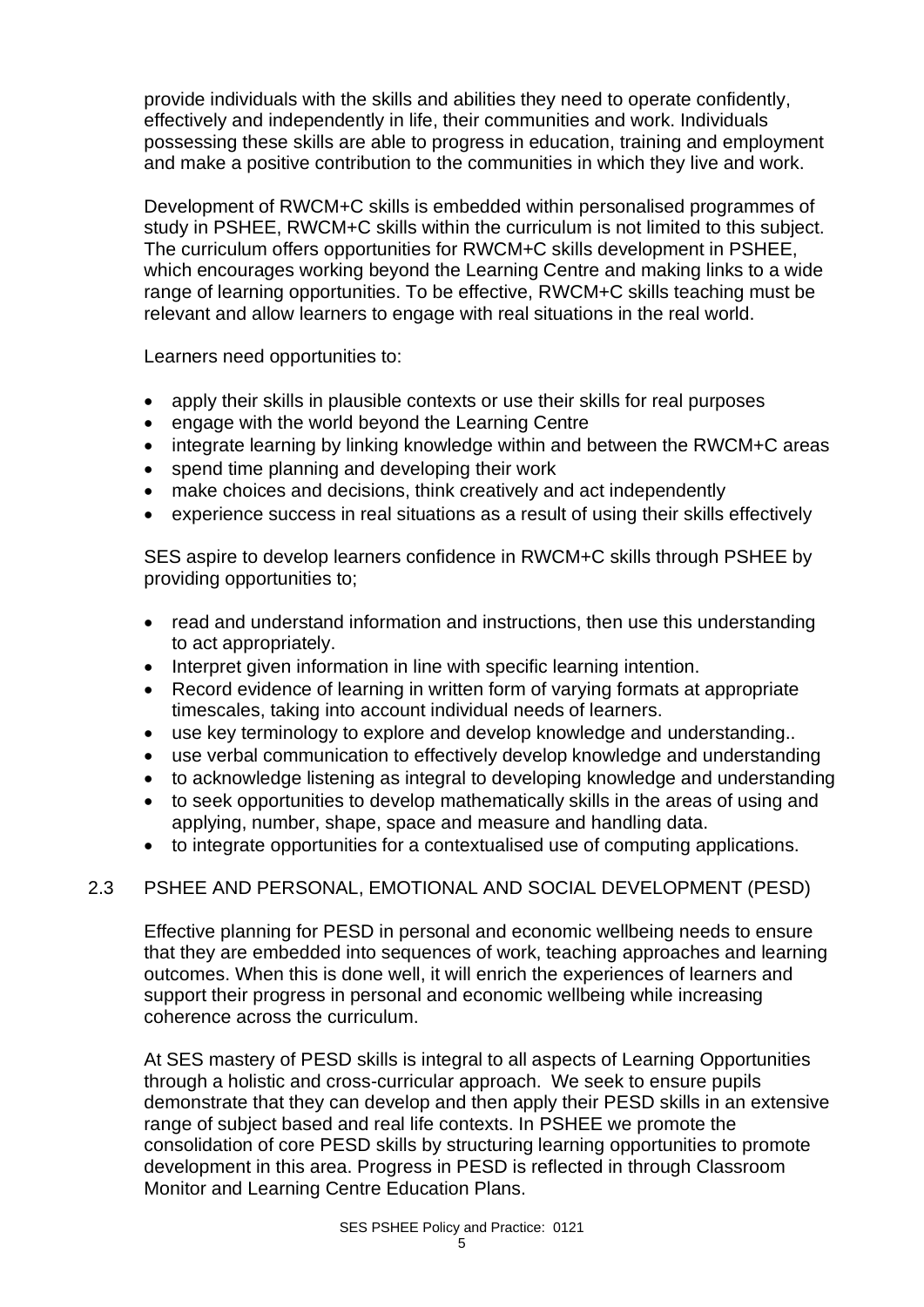#### 2.4 PSHEE AND THE SEMH (SOCIAL EMOTIONAL AND MENTAL HEALTH) DIMENSION

Many of the students coming to our establishments may well have had difficult experiences with PSHEE, either in the way it has been taught or in the way they have received the teaching. Their low self esteem and poor self image as learners, coupled with their learned avoidance behaviours often used for self protection against the risk of failure, mean that they may never have experienced the excitement and satisfaction of success in PSHEE.

Our aim is to provide experiences that will improve the child's self esteem allowing him to develop confidence and at the same time enjoy success in areas of endeavour specific to the subject.

PSHEE can and should:

- Give children and young people the knowledge, skills and understanding they need to lead confident, healthy and independent lives.
- Help them understand how they are developing personally and socially, tackling many of the moral, social and cultural issues that are part of growing up.
- Offer learning opportunities across and beyond the curriculum in pursuit of these aims
- Equip children and young people with the knowledge, understanding and skills to play an active part in society as informed and critical citizens who are socially and morally responsible.
- Give them the confidence and conviction that they can act with others, have influence and make a difference in their communities.

PSHEE holds tremendous challenge for SEMH youngsters. It challenges them to examine, amongst other things, the two things they have had most difficulty with – relationships and personal identity.

"It's surprising how many persons go through life without ever recognizing that their feelings toward other people are largely determined by their feelings toward themselves, and if you're not comfortable within yourself, you can't be comfortable with others"

"Ninety per cent of the world's woe comes from people not knowing themselves, their abilities, their frailties, and even their real virtues. Most of us go almost all the way through life as complete strangers to ourselves - so how can we know anyone else?"

Sidney J Harris (American Journalist)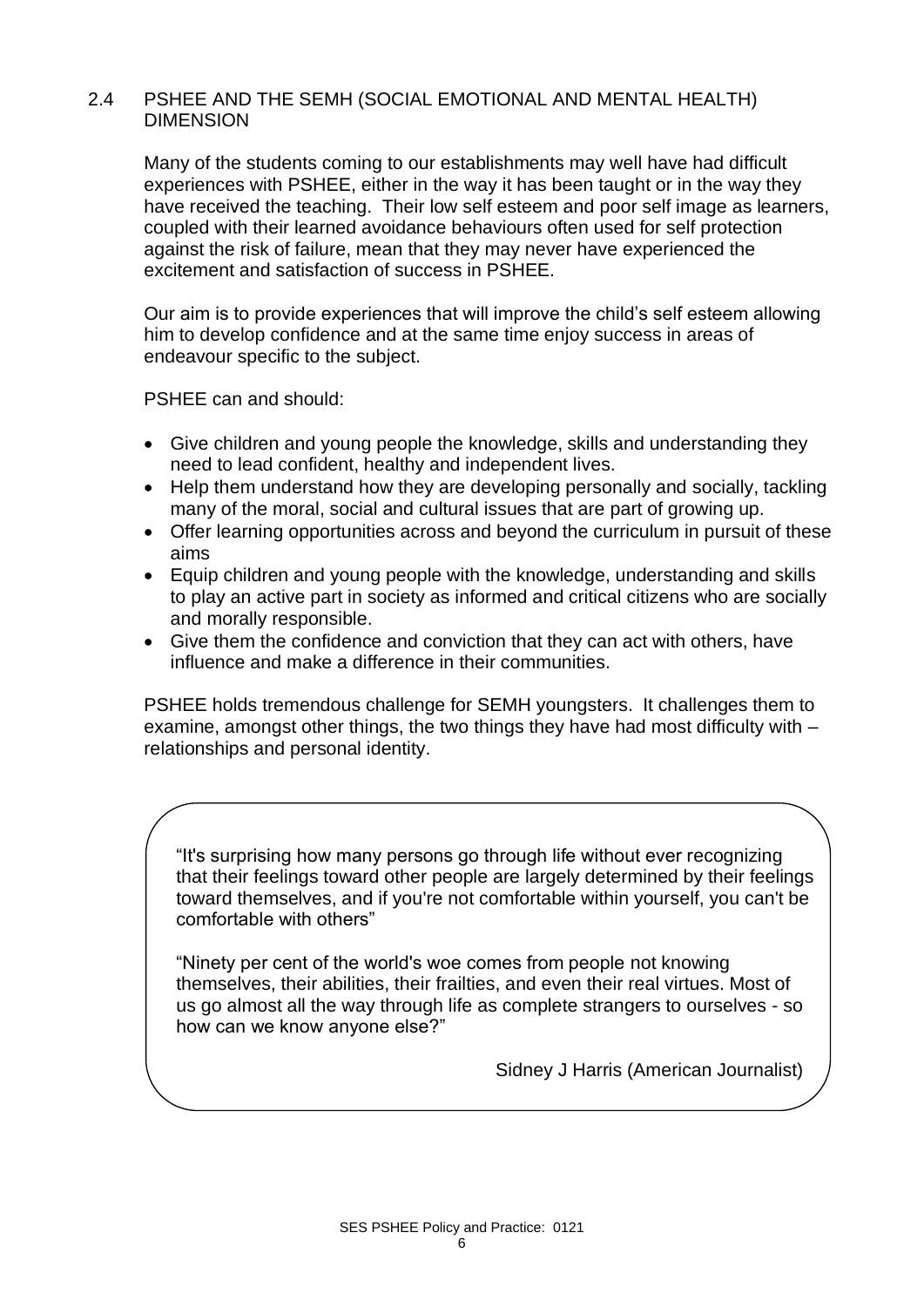## **3 PSHEE AND KEY OUTCOMES**

These key outcomes are a useful vehicle to conceptualise a holistic approach to children's needs

#### 3.1 ECONOMIC WELLBEING AND FINANCIAL CAPABILITY

#### 3.1.1 Enjoy And Achieve

Economic wellbeing and financial capability offers opportunities for pupils to develop a strong sense of engagement with their learning. The knowledge and skills they are developing can affect the way they lead their lives. This experience is highly motivating for pupils and can influence achievement across the curriculum.

Enterprise activities are fun. Pupils gain a sense of achievement when they run a business effectively. Developing a product, marketing it and selling it is challenging and exciting. Even when first attempts don't succeed, young people often learn from the experience and try again. Taking risks in this context is highly motivating.

Pupils value the ways in which economic wellbeing and financial capability helps them to achieve across the curriculum and in the world beyond, by developing their abilities to communicate clearly and effectively, to solve problems, and to work in teams. Learners develop a strong sense of satisfaction when they discover that they can influence their own destiny.

#### 3.1.2 Be Healthy

Economic wellbeing and financial capability makes an important contribution to pupils' emotional and mental health, by helping them to develop and maintain self-esteem and to envision a positive future for themselves. Through developing a sense of personal identity the subject encourages pupils to take charge of their own destinies for career progression.

In managing risk and dealing with social and moral dilemmas, there are often no 'right' answers. Developing these skills helps pupils at a time when they may be dealing with other complex issues in their own lives – for which there are also often no 'right' answers. The concepts, processes and content of economic wellbeing and financial capability enable pupils to put values, expectations and pressures in perspective.

#### 3.1.3 Stay Safe

Pupils learn to stay safe, not only through understanding risk and developing safe working practices while engaged in work experience and enterprise activities, but also through evaluating alternative pathways and strategies in a wide range of different activities.

Economic wellbeing and financial capability gives pupils the confidence to question things and not accept them at face value. The subject provides them with the skills to examine the validity of what they read or are told, and to challenge it on grounds of evidence or reasoned analysis. Being aware of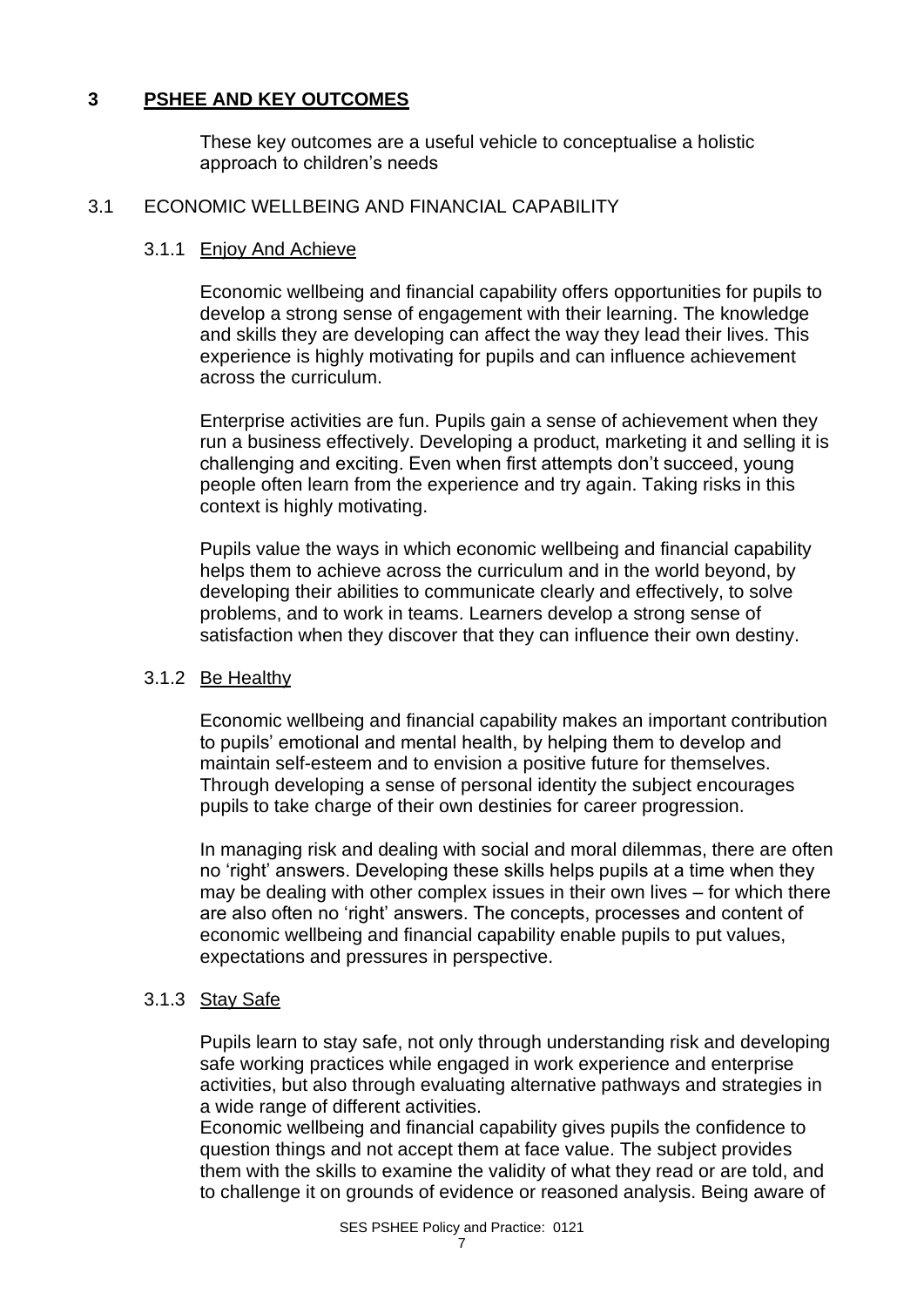bias and inaccuracies when they are exploring sources and discussing situations and dilemmas helps them make the right choices to stay safe.

#### 3.1.4 Achieve Economic Wellbeing

The concepts, processes and content of the programme of study for economic wellbeing and financial capability aim to ensure that on leaving school pupils are ready to move into further education, employment or training. Pupils are guided to make informed decisions about their progression routes in order to achieve their personal objectives for economic wellbeing and to make an active contribution to their community.

Economic wellbeing and financial capability helps pupils develop the qualities and skills needed to enter and thrive in the working world. The programme of study encourages pupils to be adaptable, to find creative solutions to problems, to plan and prepare for putting across their views and ideas for maximum effect, and to work effectively in groups. The subject also develops pupils' ability to engage in critical research, to evaluate evidence, to identify and analyse different interpretations of issues and events, and to substantiate their arguments and judgements. All these skills and attributes are valued by employers. Economic wellbeing and financial capability also helps pupils understand the importance of literacy, numeracy and communication skills, essential in many jobs.

### 3.1.5 Make a Positive Contribution

Economic wellbeing and financial capability provides many opportunities for pupils to make a positive contribution, through working collaboratively on group activities and getting involved with the local community. Work experience and enterprise activities both provide opportunities for pupils to make a positive contribution outside the classroom.

#### 3.2 PERSONAL WELLBEING

#### 3.2.1 Enjoy And Achieve

With greater confidence and self-esteem and a positive self-identity, students are more likely to enjoy and achieve in life. Having the confidence to take managed risks is essential to enjoying and achieving in learning and life. Knowing the steps to take to ensure a lifestyle that is physically, mentally and emotionally healthy leads to enhanced enjoyment in students' lives, now and in the future.

#### 3.2.2 Be Healthy

The entire programme of study for personal wellbeing centres around health and wellbeing in all its forms – mental, physical, sexual and emotional. Students learn to make informed choices about behaviours. They consider the benefits and risks of lifestyle choices and the long-term consequences of these for individuals, families and communities. They learn how to form healthy and positive relationships and express, discuss and manage feelings and emotions. They find out where to go for help and information when their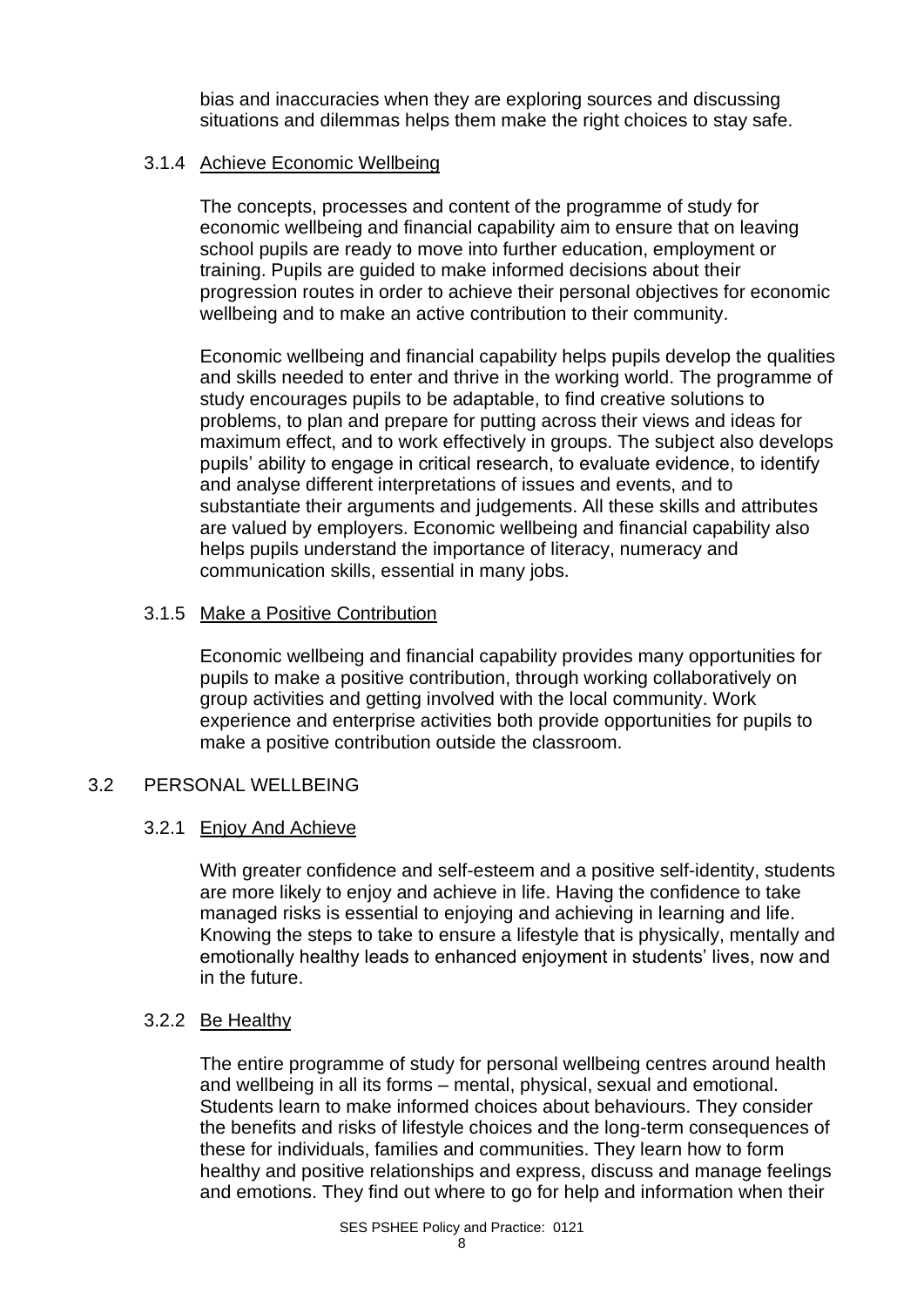health and wellbeing may be at risk.

## 3.2.3 Stay Safe

Personal wellbeing provides a safe environment within which to explore challenging and complex issues, situations and dilemmas relating to personal safety. It enables students to practise the skills for dealing positively with such situations if they arise in real life. Personal wellbeing helps students to recognise, assess and manage risk in a range of personal situations, and in relation to risk-taking behaviours, for example within relationships, with drugs and alcohol, or related to negative peer pressure. This ability is essential to personal safety and to mental, physical and emotional wellbeing. Knowing how to make informed choices and decisions and where to go for more information to help with such choices and decisions gives students a greater ability to keep themselves and others safe in life beyond the classroom and in the future.

#### 3.2.4 Achieve Economic Wellbeing

Personal wellbeing develops skills and attributes that are valued by employers, for example the ability to form good relationships and to give and receive constructive praise, and skills in negotiation and critical reflection. It enables students to identify and use strategies for setting and meeting personal targets and challenges, and for setting and achieving short- and long-term goals, including those related to future jobs and careers. Personal wellbeing can enable long-term economic wellbeing by helping to provide self-confidence and a positive self-image, enabling students to make the job and career choices that are right for them. The programme of study links with the programme of study for economic wellbeing and financial capability.

#### 3.2.5 Make a Positive Contribution

Personal wellbeing helps students to develop the social skills needed to build and maintain a range of positive relationships. By learning skills of negotiation, communication and collaboration, students are able to work successfully and make positive contributions as individuals and as members of groups and teams to their families, schools and communities. By exploring similarities and differences between people and examining different values and lifestyles, students learn to accommodate diversity, to respect difference, to empathise and to positively challenge offensive behaviour, prejudice and discrimination at all levels in their lives.

## **4 THE IMPLEMENTATION OF PSHEE**

SES recognises that the subject remained non-statutory in the government's 2013 review, however it said that, '*All schools should make provision for PSHE education, drawing on good practice'.*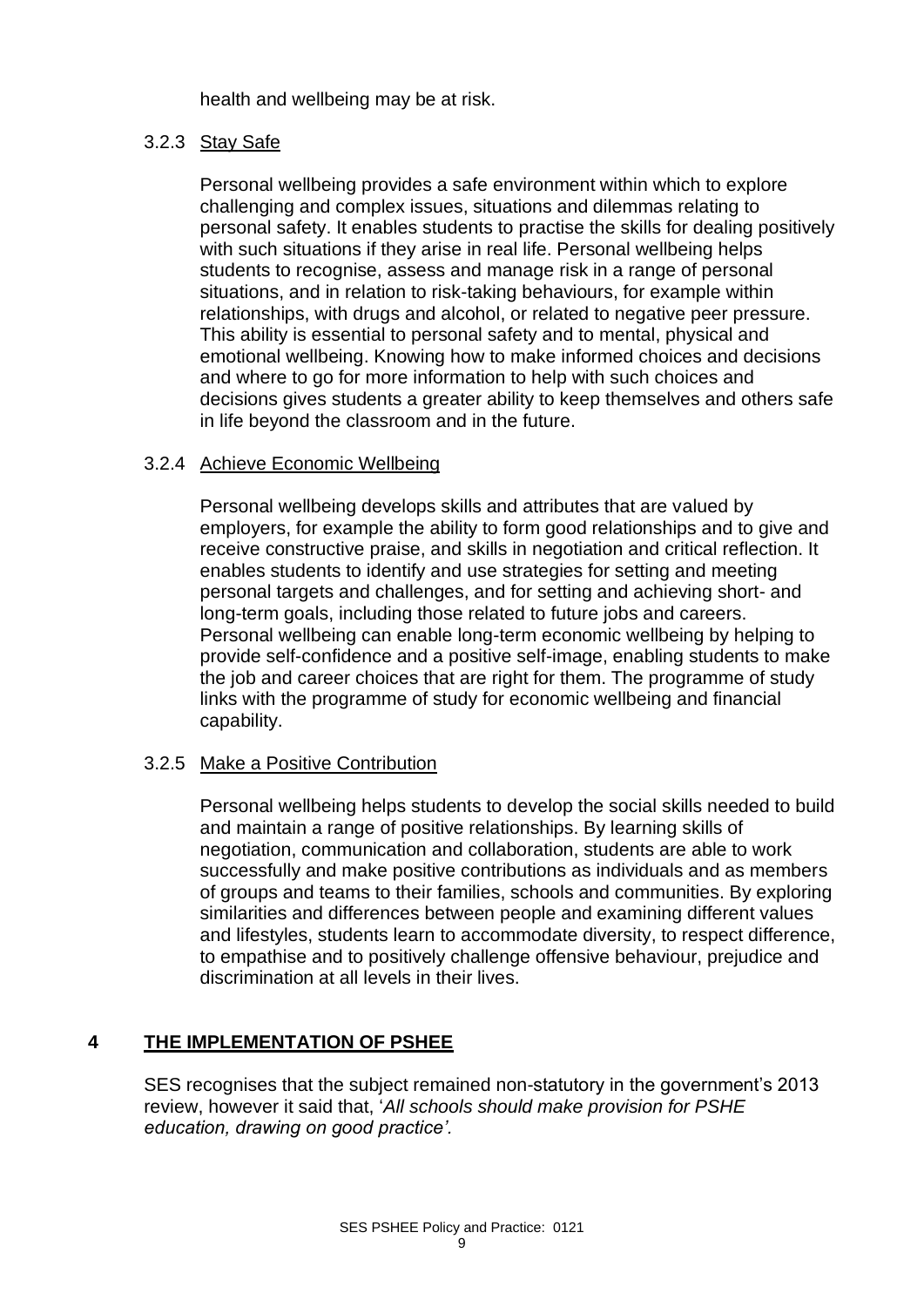Therefore at SES establishments the PSHEE Association guidance (2020) curriculum framework, indicated by the DfE is recognised and utilised in order to implement teaching and learning of PSHEE.

#### 4.1 EQUAL OPPORTUNITIES

SES is committed to ensuring that all students are treated with equality of regard.

This will involve:

- Providing equality of opportunity in the PSHEE curriculum in an attempt to maximise the potential of each individual pupil.
- Treating as of equal value the different needs, interests and abilities of individual students.
- Through their experiences within history pupils should have respect for others and the idea that all should be treated as equals.

In pursuing this policy with regard to individual students, there are four categories of difference between groups of students, in which it is generally acknowledged that 'treatment as equals' may be problematic and for which it is therefore important to have specific polices. These are:

- Racial/Cultural differences
- Social-class differences
- Ability differences
- Gender differences

#### 4.1.1 Racial/Cultural Differences

It is vital that staff avoid any racial bias or stereotyping with respect to the particular individuals who are from ethnic-minority backgrounds and that they are alert to and willing to challenge any such discrimination or stereotyping by students.

#### 4.1.2 Gender Differences

Equal opportunities in terms of participation are carefully considered, however, issues of prejudiced attitudes and stereotyping towards the opposite sex can be in existence and can potentially be magnified in our environments, especially given the contextual background and past experiences of our young people.

Staff should therefore be aware of this and should be willing to challenge any such discrimination or stereotyping by students. Furthermore such risks can be mitigated through planned teaching strategies.

#### 4.1.3 Social Class Differences

Staff should be aware of making assumptions about student's levels of knowledge and opportunities for acquisition of knowledge whatever their background.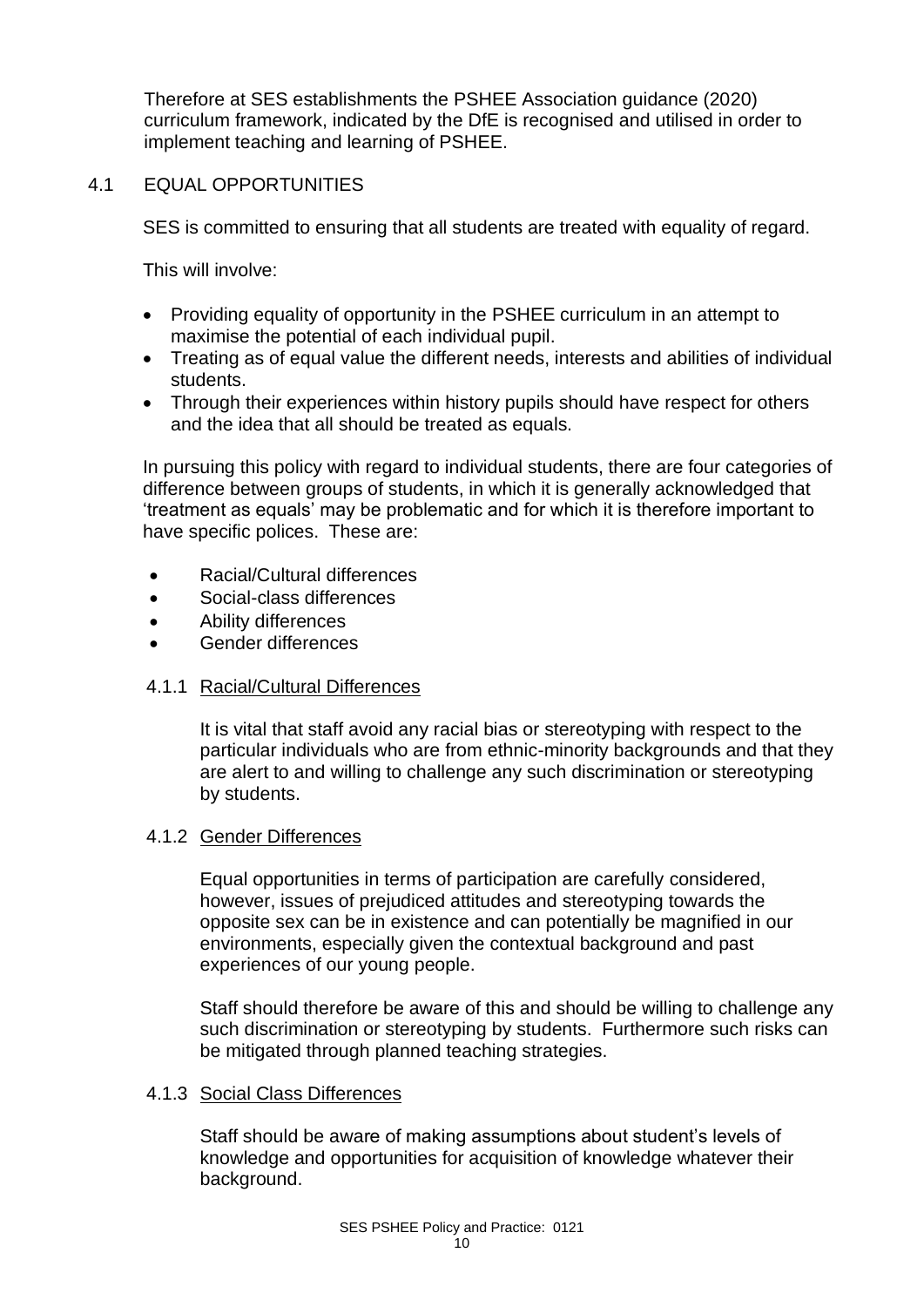#### 4.1.4 Ability Differences

SES establishments are resourced such that students receive a highly individualised curriculum based on their Portfolio of Achievement and Needs. Implicit in this is a response to differing levels of ability.

It is also important that protected characteristics as defined in the SES Equality and Diversity Policy are considered when planning and implementing teaching practice to ensure equal opportunities. This policy should therefore be read in conjunction with the SES Equality and Diversity Policy and Practice document and the DfE guidance around our equality duty.

## 4.2 PSHEE AS A CROSS CURRICULAR SUBJECT

It is important to stress the particular interrelationship of PSHEE with many other areas of the curriculum and with aspects of learning, communication and social functioning beyond the Learning Centre day. At each establishment every aspect of its operation is viewed as a potential vehicle for building upon children's knowledge, understanding and skills. All staff need to be skilled at finding unobtrusive ways of supporting cross-curricular links through taking advantage of the total living experience without this intruding on the naturalness of domestic living.

Cross-curriculum dimensions provide important unifying areas of learning that help young people make sense of the world and give education relevance and authenticity. They reflect the major ideas and challenges that face individuals and society.

Dimensions can add a richness and relevance to the curriculum experience of young people. They can provide a focus for work within and between subjects and across the curriculum as a whole, including the routines, events and ethos of the school.

Cross-curriculum dimensions include:

- identity and cultural diversity
- RSE
- Literacy (including extended writing and real life writing opportunities)
- healthy lifestyles
- community participation
- enterprise
- global dimension and sustainable development
- technology and the media
- creativity and critical thinking

#### 4.3 PSHEE AND COMPUTING

Computing is incorporated as an integral element into all aspects of the curriculum. (See Computing Policy and Practice document). Computing plays a fundamental role in enriching and enabling curriculum delivery.

Computing helps students learn in PSHEE by enabling them to consolidate and deepen their knowledge, understanding and skills.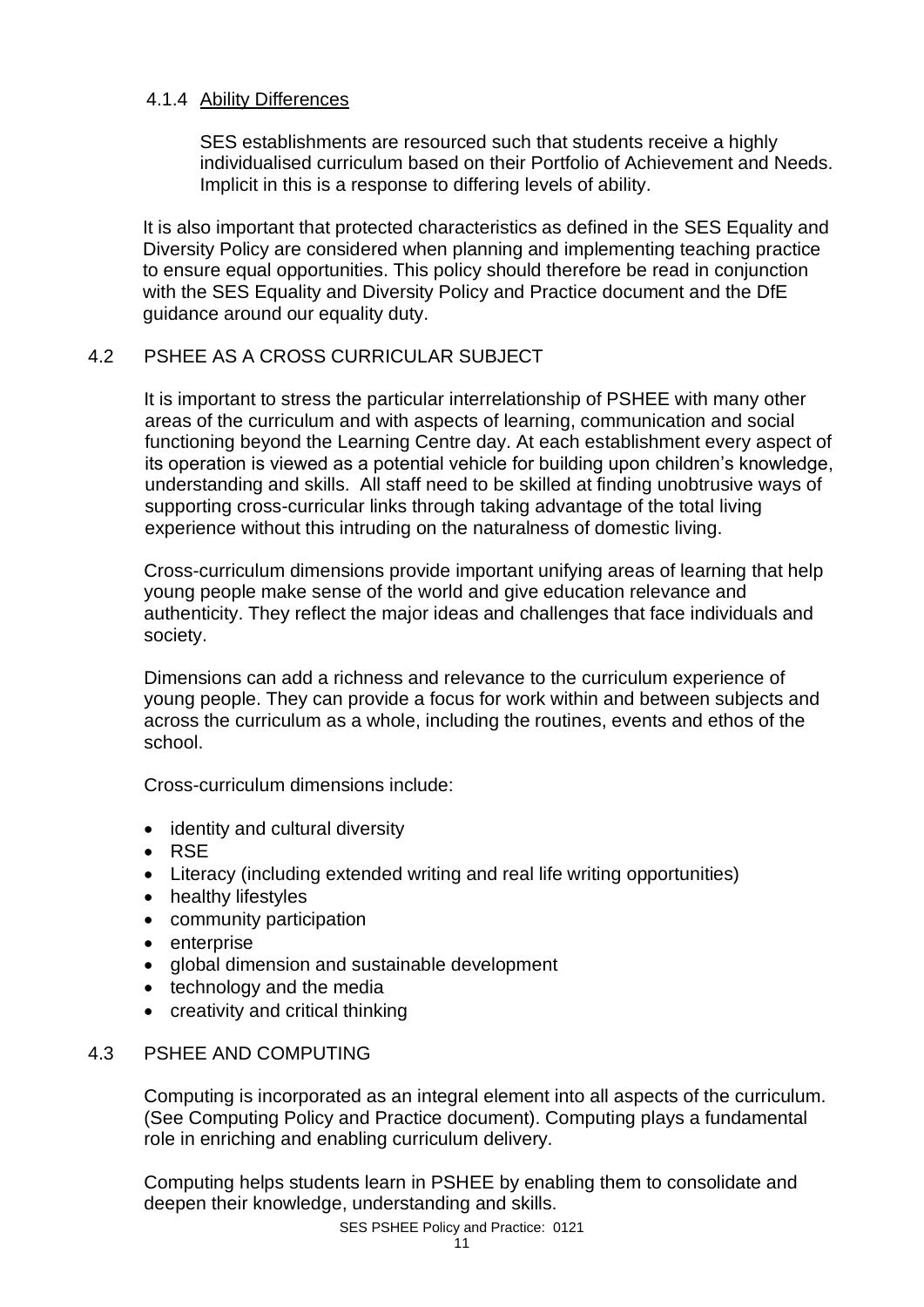Using Computing skills can help students to:

- access, select and interpret information
- recognise patterns, relationships and behaviours
- model, predict and hypothesise
- test reliability and accuracy
- review and modify their work to improve the quality
- communicate with others and present information
- evaluate their work
- improve efficiency
- be creative and take risks
- gain confidence and independence

The characteristics of Computing enable students to work effectively and to access much more information than non-ICT sources can allow:

- The speed and automatic functions of Computing enable students to explore aspects of PSHEE more effectively.
- The capacity and range of Computing enables students to gain access to historical, recent or immediate information via the internet and digital media.
- The provisional nature of information stored, processed and presented using Computing allows work to be changed easily to meet the needs of different audiences.
- The interactive way in which information is stored, processed and presented enables students to explore models and to communicate effectively with others.
- Links with other establishments to showcase community events.

#### 4.4 TEACHING AND LEARNING STYLES

The way students learn in PSHEE is integral to what they are learning. It is important to create a supportive learning environment and provide a range of teaching strategies to meet the needs of all students.

Participatory approaches such as group work, role-play, simulations, drama, discussion, debate, structured games and action research should be used, as well as more formal styles. The use of interactive teaching styles will ensure that the programme clarifies and extends knowledge and information, explores attitudes and values, and allows skills to be developed and practiced. Students should have opportunities to research and investigate problems and issues, and to communicate their views and opinions to their peers and adults and the wider community.

Approaches to learning will to a greater or lesser extent involve an enquiry method:

- asking questions and possibly forming hypotheses,
- planning investigations,
- finding, collecting and recording information,
- analysing and interpreting information,
- drawing conclusions,
- evaluating and organising information.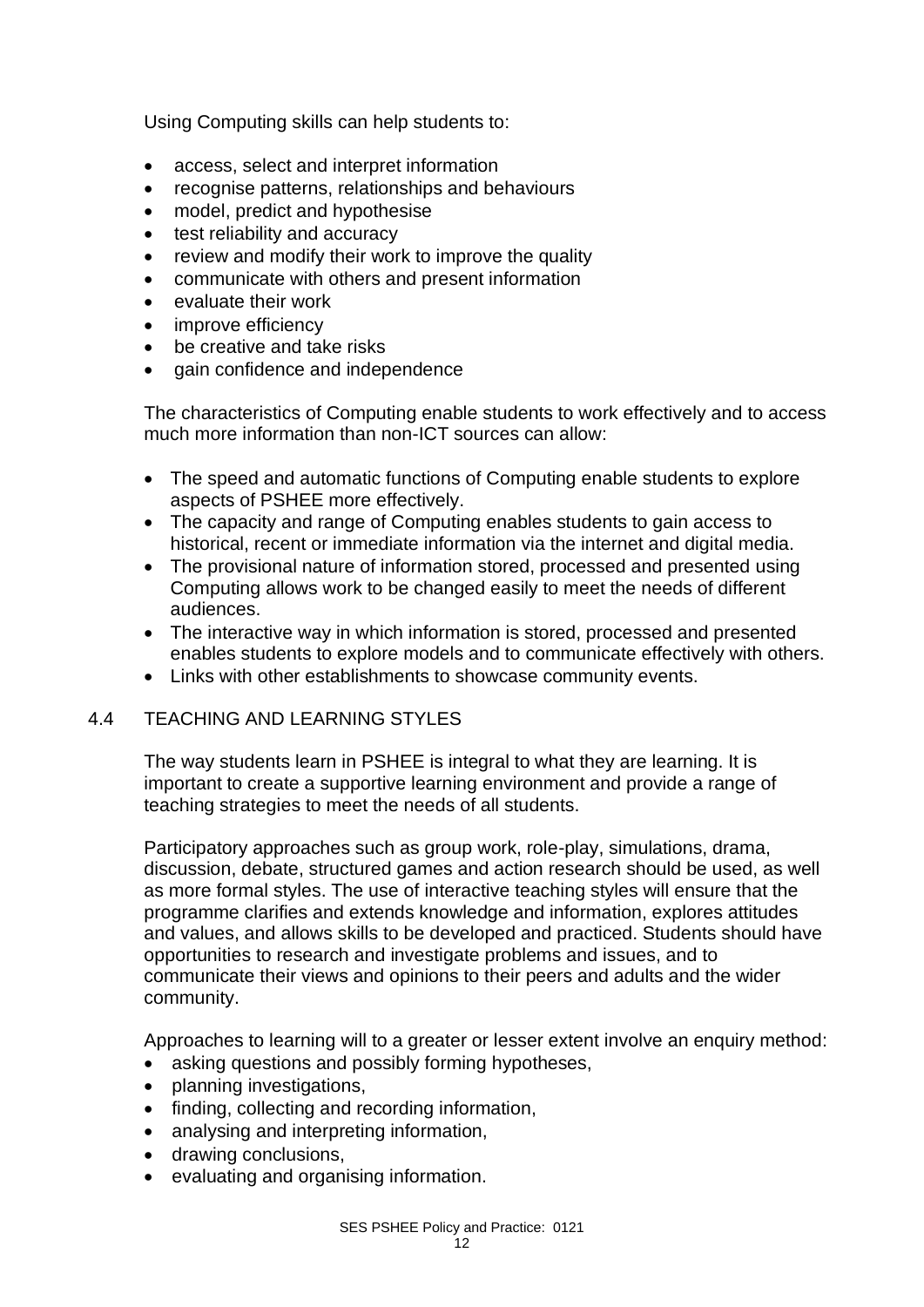Activities that enhance student skills and experience are:

- discussion and debate with the teacher
- writing including narrative, analysis, explanation and description
- communication/presentation of findings in a variety of ways to the group or a wider audience
- tasks which develop knowledge, skills and understanding;
- activities should be balanced between activities which are short in duration and those which have scope for development over an extended period;
- activities should, where appropriate, use students' own interests or questions:
- activities should, where appropriate, involve both independent and co-operative work;
- activities should encourage students to become confident in the use of a range of media and equipment;
- activities should encourage students to become confident in the use of a range of materials available through Computing.

### 4.5 PLANNING FOR PSHEE EXPERIENCES

The teaching of PSHEE has regard to the PSHE Association programme of study (2020), although individual students are also offered negotiated opportunities to select and develop topics of PSHEE interest for themselves.

The teaching of PSHEE at SES responds to the personal needs of the individual learner and group, and is based upon the PSHE Association programme of study. Through its three core themes (Health and Wellbeing, Relationships, and Living in the Wider World) the Programme of Study provides a framework for creating a programme which matches our children's needs. It covers the breadth of PSHEE from relationships and sex education (RSE) and health, to economic wellbeing and careers, setting out suggested content for each key stage.

There are group tutorial sessions during each week, within which PSHEE is an element. Each student has dedicated personalised PSHEE sessions in addition to the cross curricular delivery of PSHEE.

Planning should engage students in tasks that offer the chance to develop knowledge, skills and understanding through opportunities to:

- take responsibility, for example by helping to contribute to discussions about the operation of the establishment; acting as a peer supporter; liaising with outside visitors; and taking responsibility for their own learning (by making informed choices within learning activities, reflecting on and recording what they have learnt and achieved, and setting targets to establish next steps)
- feel positive about themselves, for example by giving and receiving positive feedback; recording evidence of their progress and achievements
- participate, for example in groups of different sizes and composition (including single-sex groups); in workshops and events related to personal, social and health issues; in developing and reviewing school policies; in action research projects for local health targets; and in activities that promote positive relationships with peers and others
- make real choices and decisions, for example about issues affecting their health and well-being such as diet, exercise and smoking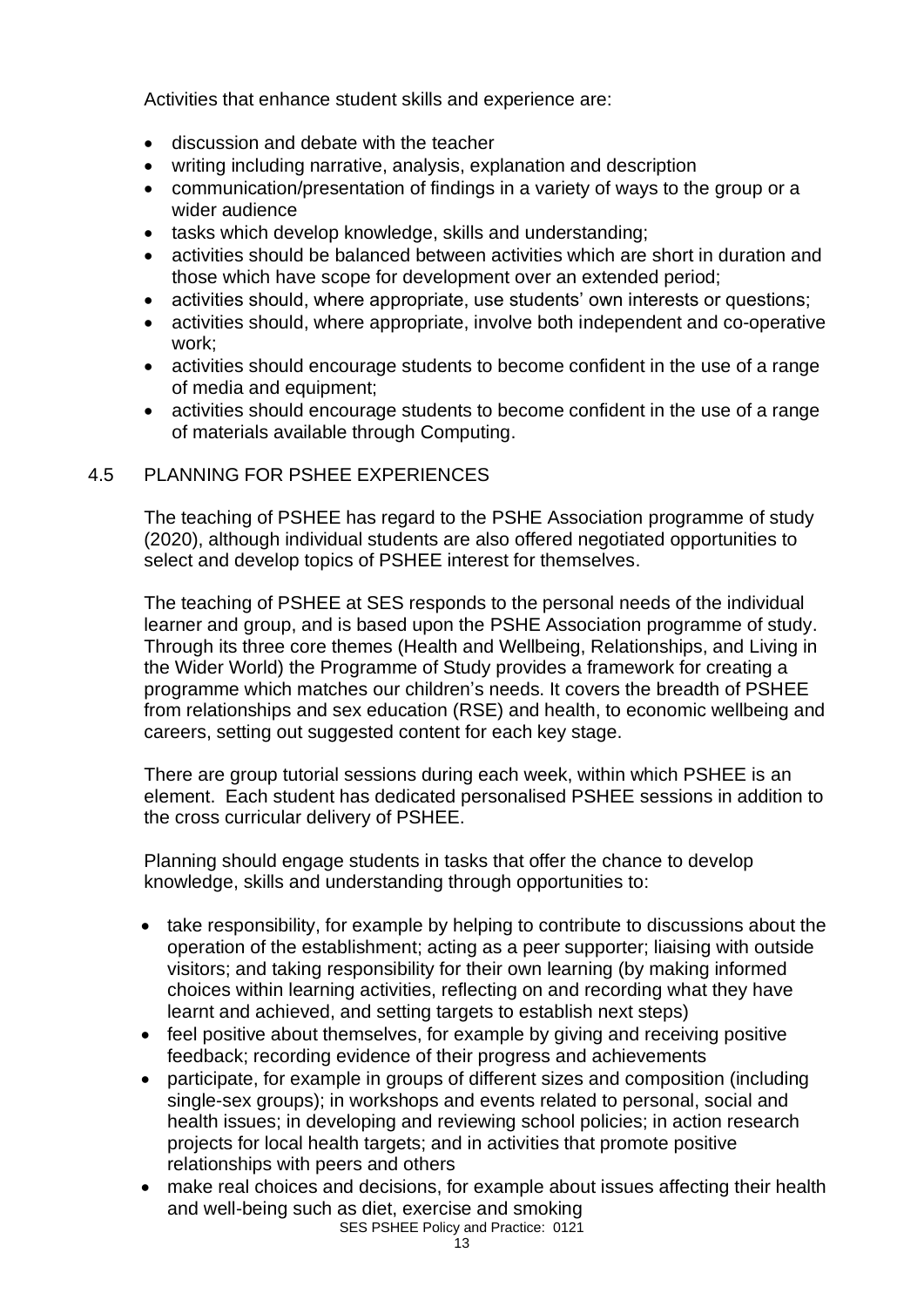- meet, talk and work with people, for example by using visits appropriately; and by meeting, talking and working with people such as health and emergency service professionals
- consider social and moral dilemmas, including the varied attitudes and values underpinning some of the issues they encounter in their communities, for example by considering other people's experiences and demonstrating their own skills and attitudes through role play
- find information and advice, for example through helplines and websites
- learn to provide information to others
- prepare for change, for example by anticipating the challenges of new and widening social groups as they get older; and by considering the choices they may have to make.

#### 4.5.1 Learning Outside the Classroom

SES supports and endorses the Learning Outside the Classroom initiative as its principles and philosophy match the SES Vision Statement. We believe that every young person should experience the world beyond the classroom as an essential part of learning and personal development, whatever their age, ability or circumstances.

The use of places other than the classroom for teaching and learning often provide the most memorable learning experiences and help us to make sense of the world around us by making links between feelings and learning. They stay with us into adulthood and affect our behaviour, lifestyle and work. They influence our values and the decisions we make. They allow us to transfer learning experienced outside to the classroom and vice versa.

In PSHEE learning outside the classroom is also integral as a significant aspect of learning will be in the home environment as it may be that it is with particular adults, individuals feel most comfortable to discuss issue relating to PSHEE or that issues arise which need addressing. At times it may also be that the more informal space of the home environment, makes it easier for individuals to discuss issues and topics. At SES we actively promote this where in the form of discussions with the care team, or through our life skills program. Every interaction with an adult is viewed as a learning opportunity and this is particularly integral to ensuring a thorough PSHEE curriculum is delivered.

#### 4.5.2 Units of Work/Episodes of Learning

- A unit of work will relate to the PSHE Association Programmes of Study, as well as, where applicable, to the requirements of any examination syllabus chosen in KS4
- A unit of work is intrinsically flexible; it is useful to use a variety of approaches and teaching strategies covering the same core unit to develop a variety of skills.
- A unit of work may be based on specific grammatical skills used as introduction, consolidation or revision.
- A unit of work may rely on a variety of media; audio, DVD, ICT/Computing, or literature. It should also consider fieldwork where appropriate.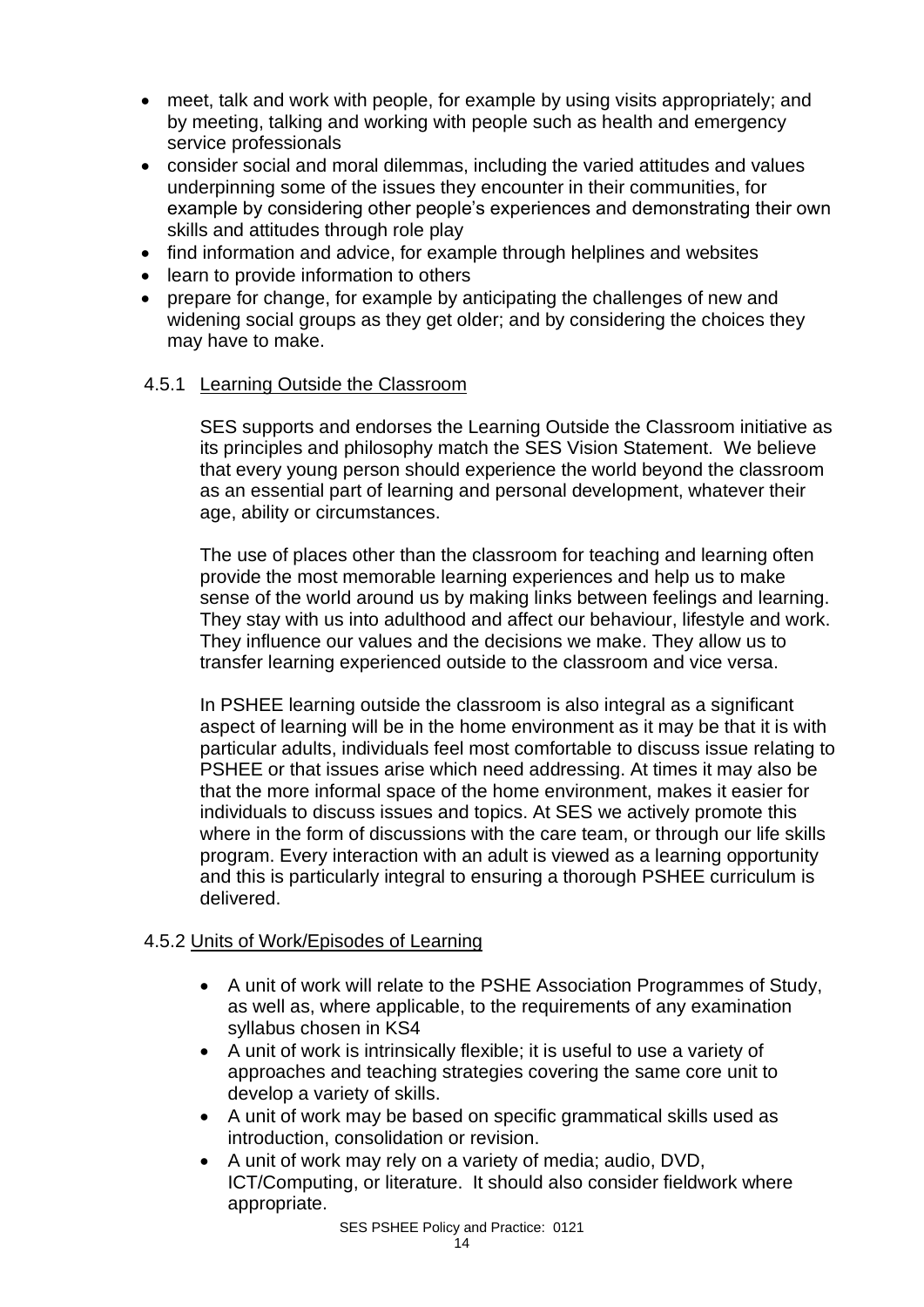- A unit of work may be designed to be revisited as many times as is judged necessary across all year groups and key stages.
- A unit of work may take a whole group approach to areas such as key topics and fieldwork as well as informing aspects of some Individual Programmes which may be based on interest or future aspiration.
- Units of work are designed primarily to be enjoyable, to offer the chance of success, to enrich and enthuse the experience of each individual and to offer the opportunity of development across the experience of PSHEE.
- Units of work may be based on a bespoke personalised interest or passion to re-engage the student in the learning process.

### 4.6 PRESENTATION OF WORK

At SES we believe presentation of work is vital aspect of creating a positive and stimulating environment and in enhancing student motivation and self-esteem. Presentation of work can take a wide variety of forms ranging from:

- Written format
- Recording (oral and photographic)
- Displays
- Through use of computing and digital media
- Through witness statements created pupils and adults

Adults at SES, are expected to make a professional judgement with regards to each individual pupil's aptitude and ability in terms of facilitating presentation of work. We seek to continually implement our 'No Limits' thinking in the way we facilitate presentation of work ensuring feedback is given to support young people's continual progress in this area.

#### 4.7 PSHEE AS AN ACCREDITED SUBJECT

Accreditation in PSHEE is available for individual students through a variety of routes, depending on ability and interest. These include options of GCSE, Entry Level, ASDAN, Personal Social Development, Life Skills Qualifications, Certificate of Personal Effectiveness, Financial Awards, Employability, AQA Single Unit accreditation and St John's Ambulance Certificates. A broad range of BTECs are available such as Money and Finance, Home Cooking, Workskills and Sustainability.

Due to our personalised approach to learning, chronological age is not seen as a barrier to accreditation opportunities.

#### 4.8 PROGRESSION IN PSHEE

Progression includes:

- A steady acquisition of new skills, knowledge and understanding
- An increase in knowledge, skills and understanding.
- Moving from familiar to unfamiliar contexts.
- Meeting needs which demand more complex or difficult solutions.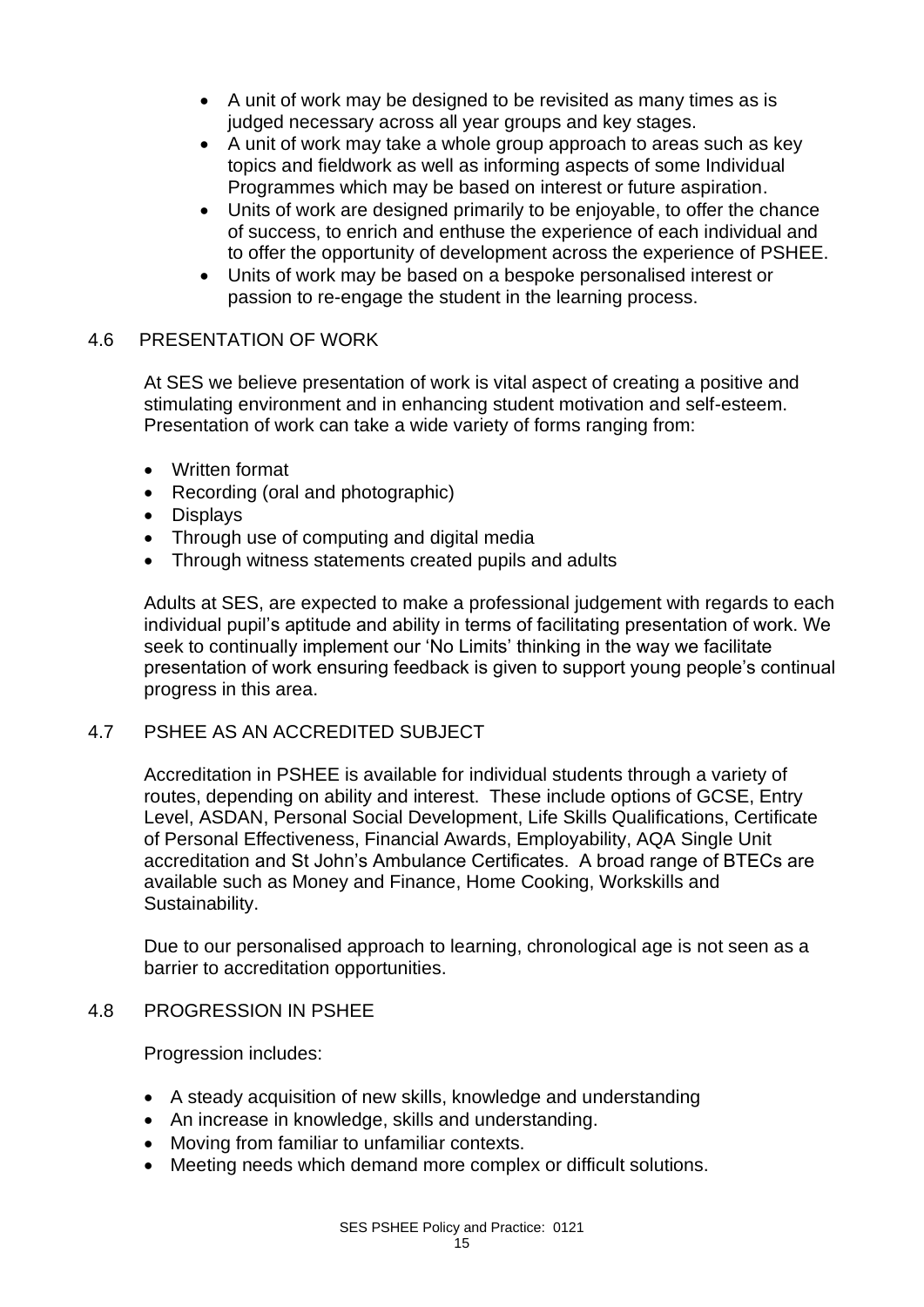- Students' awareness of their growing capabilities be it knowledge, skills or understanding.
- Consolidation of skills in a range of contexts

#### 4.8.1 Continuity

In order to build on the experiences of every child at our establishments there is continuity in the framework of the PSHEE programme of study provided by the PSHE Association and funded by the DfE with students expected to know, apply and understand the matters, skills and processes specified for each key stage. The latest National Curriculum has significantly reduced the prescribed content, and due to the personalisation of learning at SES, progress and outcomes are not determined by academic year of age. Decisions about where students are taught on the framework relates to their starting points, maturity, capability and personal interests.

At SES, across both SES establishments, we are continually evolving a 'fit for purpose' assessment framework to support staff in planning for progress, and to ensure an effective, consistent and quantifiable measure of student progress.

#### 4.9 DIFFERENTIATION

Students will clearly differ in ability and teaching should take account of this by providing a range of learning situations and approaches. In addition the philosophy of SES is such that personalised learning is a cornerstone.

PSHEE provides wide opportunities for differentiation by:

- Input
- Resource
- Task
- Support
- Outcome
- Response

In planning for our students the following factors should be considered:

- activities should build on what our students already know and can do.
- our students need immediate and regular encouragements, praise and reward.
- the activities should be broad enough to allow scope for development and not prevent more able students from extending their learning.
- the work should be pitched at the age, maturity and ability of the group.
- tasks should be differentiated according to individual student needs.
- consider the balance between group activities and individual differentiated tasks for specific students.

To achieve this, clear attention should be given to the following:

- Providing a range of equipment appropriate for different students
- Using a variety of teaching methods to elicit a particular response
- Organising the groups in different ways appropriate to particular objectives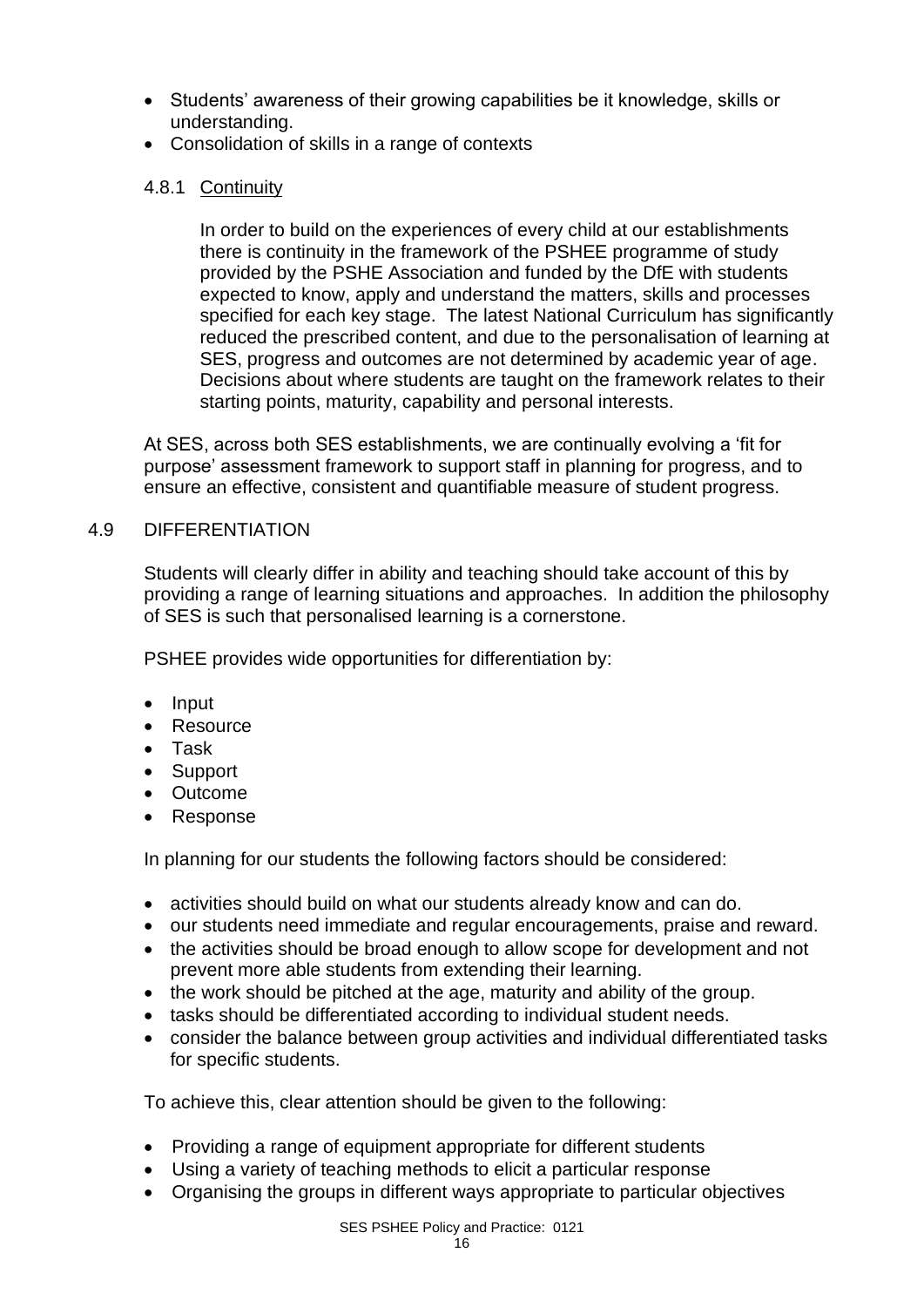- Setting open-ended tasks so that students can respond at their level
- Issuing different 'challenges' to different students
- Providing extension work for students with greater ability
- Allowing time for individual diagnosis, teaching and feedback

The method of assessment and reporting should provide feedback that is appropriate to students of differing abilities. It should aid their future learning by providing knowledge but should also give them support and encouragement. More specifically, the teacher should consider:

- Resources reading levels and ease of use
- Availability of a range of media/software
- Availability of a range of support equipment
- Where Computing is being used, simplified software guides
- Provision of a variety of tasks to cover the main content area
- Take account of time available to support individuals/group
- Other adult/student support
- Student/student support e.g. pairing
- Various ways of praising achievement
- Use of visual prompts to support learning

#### 4.10 ASSESSMENT AND RECORDING

Assessment is part of an ongoing process that informs future planning and subsequent learning. All assessments should take account of:

- Skills, knowledge and understanding acquired
- The contexts of the activity
- The purpose of the activity

Effective formative and summative assessment:

- is embedded in planning, teaching and learning
- requires a shared understanding of learning objectives and success criteria between teacher and learner
- draws on evidence of learners' achievement and progress from a wide range of contexts within and beyond the classroom
- values information that teachers retain in their heads, as well as concrete evidence produced by learners
- is based on evidence generated in the course of continuous teaching and learning, engagement with learners through observation, discussion, questioning, and review and analysis of work
- helps to shape and refine future teaching and learning, and to personalise the experience of individual learners
- provides the basis for discussions with learners themselves, their parents/carers and with other professionals about their strengths, areas for development and future learning targets
- is the foundation upon which periodic assessment can be based
- recognises and celebrates learners' progress in the light of their previous performance and motivates them to improve further
- promotes independence and self-motivation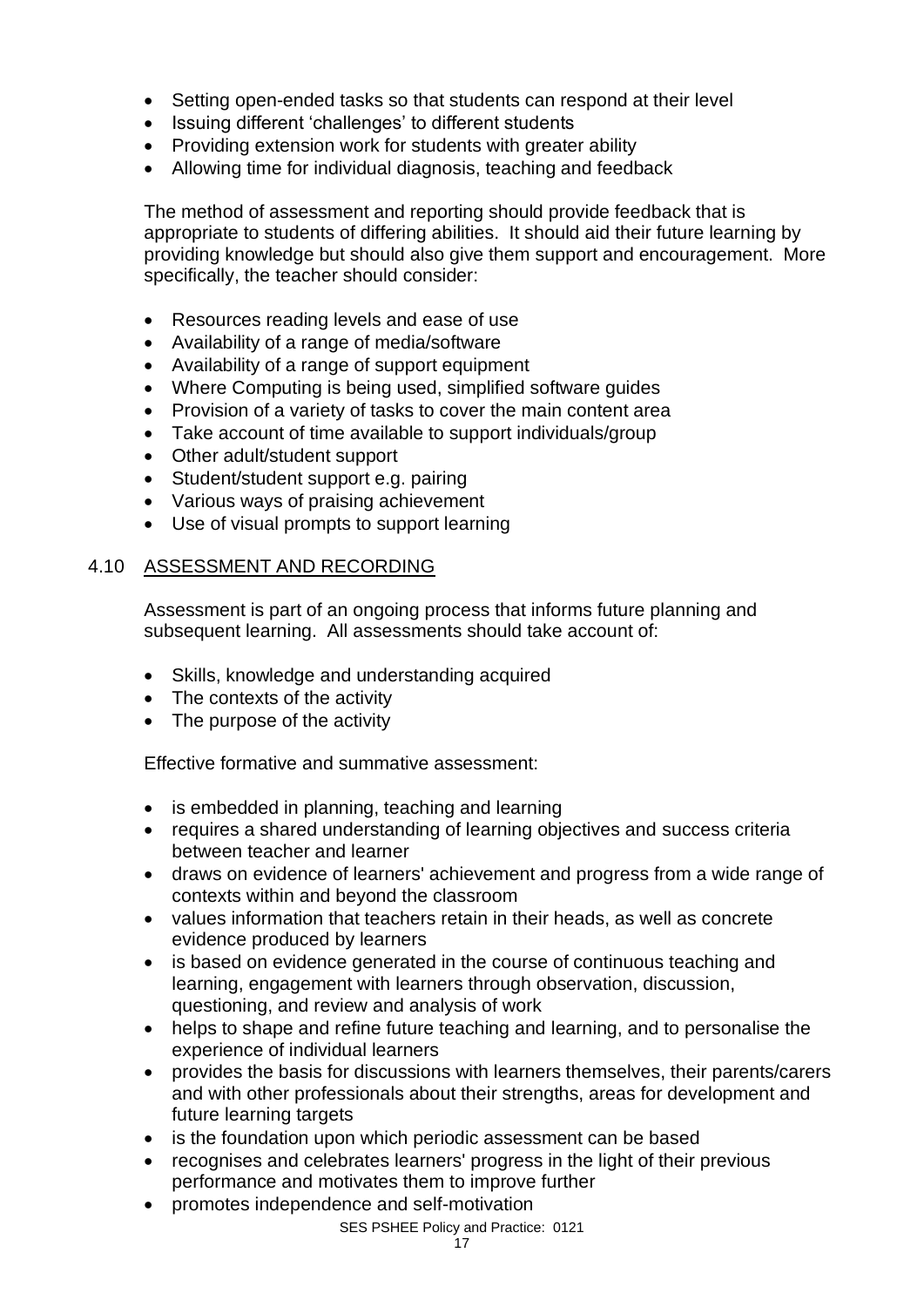• develops the capacity for peer and self-assessment among learners.

Assessment is a continuous process and testing and accreditation are built in at various stages of a students development.

Any system of evaluation and assessment should:

- Identify what has been taught and learnt
- Monitor students progress continually
- Monitor students progress in cross-curricular elements
- Establish students' needs as a basis for further planning and teaching.

Student involvement in the assessment and evaluation process is critical.

Evidence can be gleaned from:

- Observing
- Questioning and listening
- Discussion
- Written work, audio and video tape recording, drawings, charts, etc.
- Uploaded material on Classroom Monitor
- Specific assessments tied to curriculum materials.

Students will need a variety of opportunities to demonstrate their achievements in PSHEE. Examples could include:

- a talk or presentation
- designing a display, poster or website
- role-play or simulation
- writing articles
- making a video of an event
- creating podcasts of events
- use of ASDAN accreditation e.g. short courses in Citizenship

It is important to provide opportunities for students to display their achievements in different ways, and to work in a range of situations. In addition to the above, examples might include:

- a reflections diary, logbook or portfolio
- observation of taking part and contributing to discussions and debate
- producing resources for younger students
- producing a quiz, board game or card game
- recording of an interview with school or wider community members
- evidence of planning a visit or arranging for a visiting speaker
- photographs of an event
- written work
- self and peer assessment sheets.

#### 4.10.1 The marking of students work

SES PSHEE Policy and Practice: 0121 Teachers' responses to students' work should be positive, encouraging,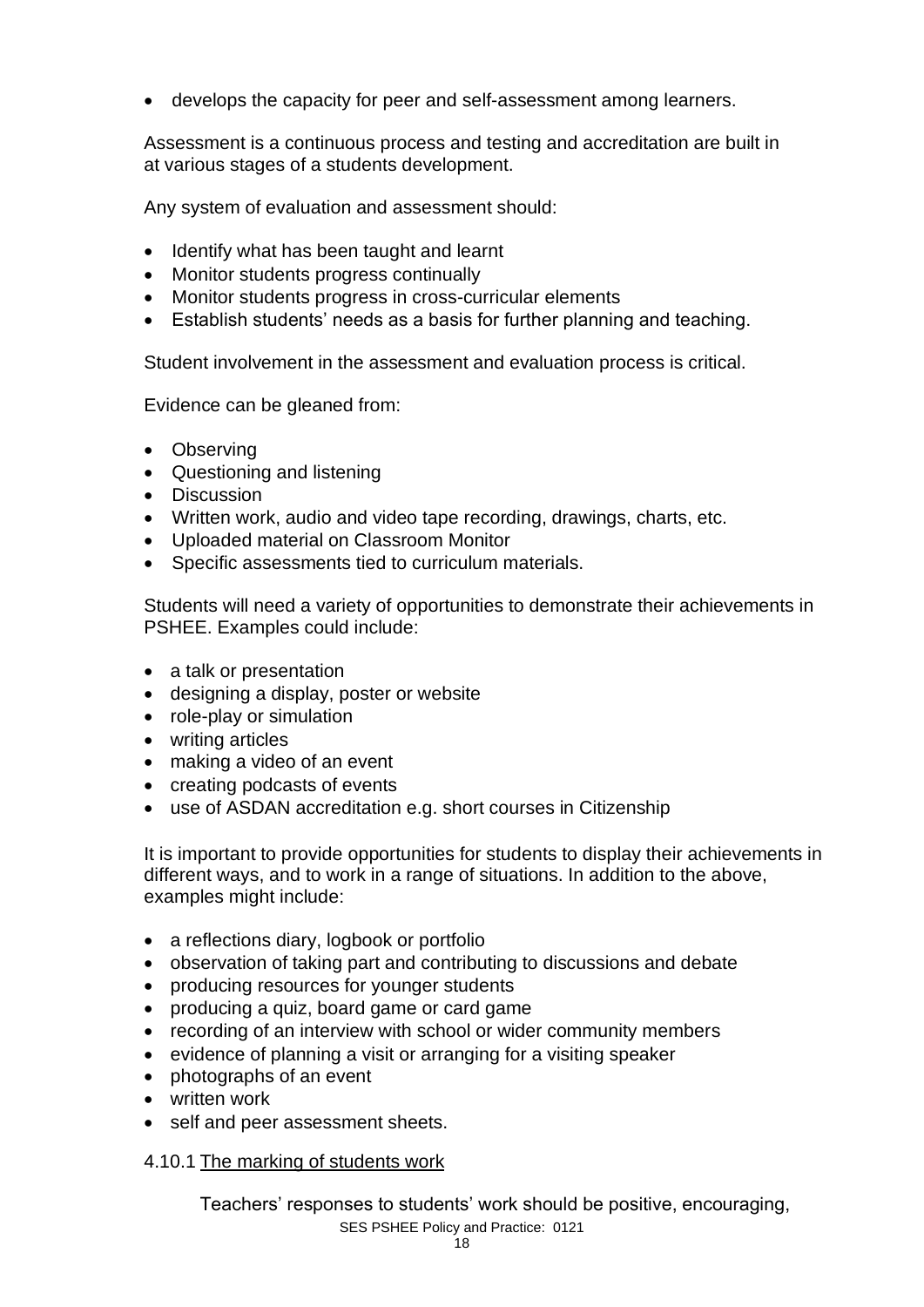sympathetic, honest and appropriate. Marking should be completed in a pragmatic way, as appropriate to the needs of the student and whenever possible completed in their presence. Further areas of study can then be negotiated with the student.

- Students should be made aware of the assessment criteria being employed, particularly before tackling new situations and subsequently when marking work
- Students should, as a result of the interaction, be aware of the next steps in their learning
- It is sometimes useful for students to respond to each others work

## 4.10.2 Record Keeping

Records are kept in the form of long term planning (Curriculum Overview), Medium Term Planning (unit objectives) and short term planning (detailed planning of learning episodes). A record of progress is evident in the ongoing feedback (verbal and written) between adult and pupil. Where appropriate an evidence base is collated for an episode of learning this can take various forms e.g. files, exercise books, scrap books, digital media files.

## 4.10.3 Individual Programmes

- The Portfolio of Achievement and Needs of each student will inform the global priority targets to be addressed for the child.
- More detailed educational objectives will be identified by Learning Centre staff and students, and negotiated targets reached.
- Targets set will be specific, measurable, attainable, realistic and time related.
- Targets will always be compatible with the requirements of the National Curriculum and/or Portfolio of Achievement and Needs

# **5. PSHEE AND RELATIONSHIPS AND SEX EDUCATION**

The aims of the RSE programme closely mirror the aims of the broader PHSEE and PESD curriculum:

- to help all students develop as individuals in a wider society
- to understand their relationships with others
- to understand themselves physically, emotionally, socially and sexually

Learning about relationships and sex should be:

- an integral part of the lifelong learning process, with agreed aspects beginning in early childhood and continuing throughout adult life
- an entitlement for all boys as well as girls
- an entitlement for those who are heterosexual or LGBT
- an entitlement for those with physical, learning or emotional difficulties; and those with a religious or faith tradition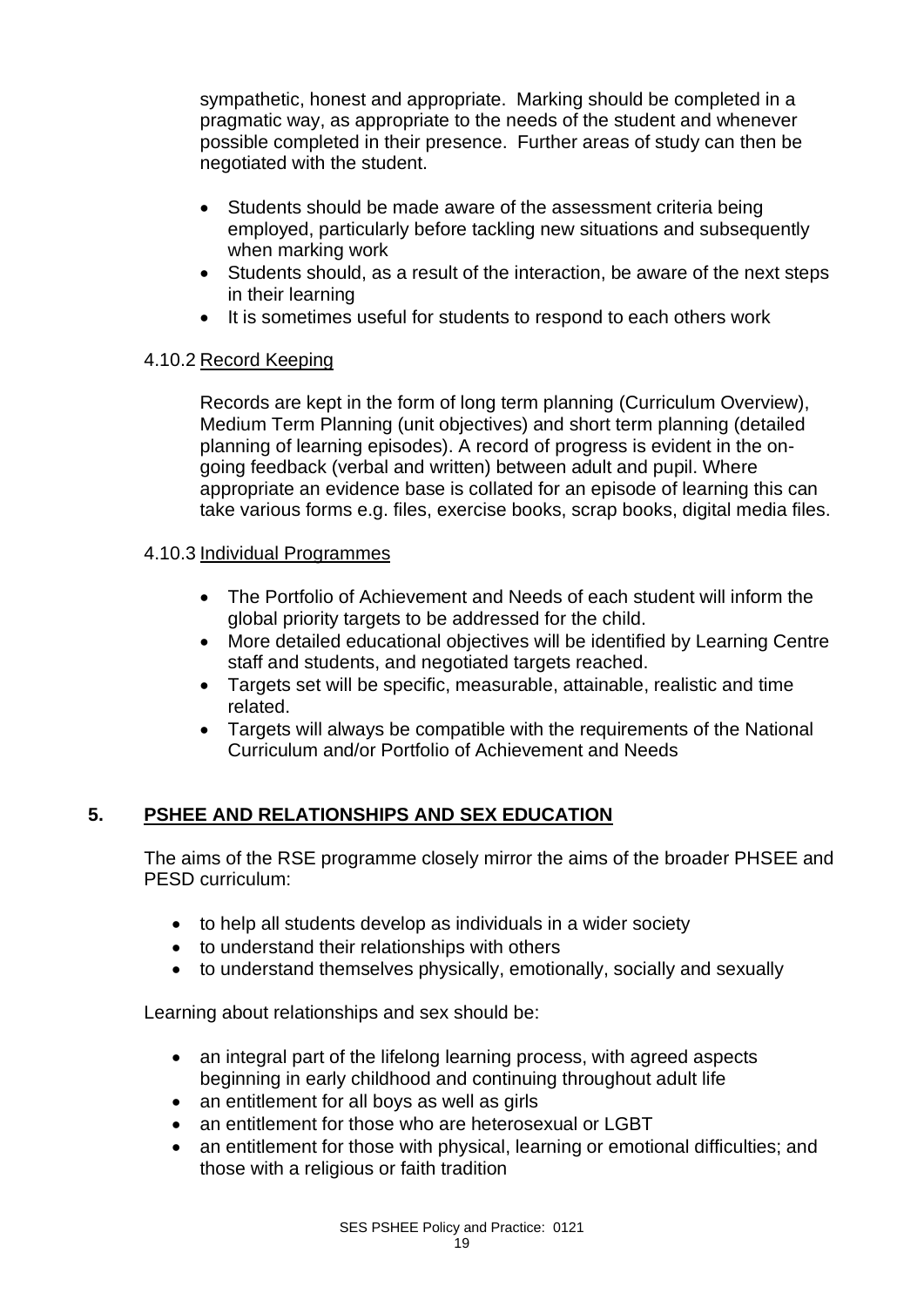• an entitlement for everyone whatever their background, community or circumstance is provided for within the holistic context of emotional and social development throughout the community at Specialist Education **Services** 

At Specialist Education Services we are statutorily required to explore lifestyle choices (Life Skills, PSHEE and PESD curriculum) that our young people may wish to make and, having made those choices we are required to develop their use of appropriate language, strategies and skills that they may need to stay healthy and safe. The diversity of the needs within Specialist Education Services, coupled with the additional vulnerability of each of our young people mean the range of learning experiences should include the following:

- laying foundations of understanding about growth and change and respect for one another
- preparation for the changes of puberty, including menstruation
- body knowledge
- understanding about sexual health, managing fertility and avoiding infection (as appropriate to the individual students' level of development)

The learning objectives for our RSE are:

- to be able to make choices and decision
- to develop personal autonomy
- to demonstrate appropriate levels of responsibility and control over their lives
- to make a difference or make changes by their individual or collective actions
- to develop a range of self-help and independence skill
- to promote positive self-esteem, self-confidence and a secure base to support the development of caring and fulfilling personal relationships
- to develop a healthy and responsible attitude to sexual behaviour

The overarching principle of the learning outcomes will be that young people will know or begin to understand the following:

- know and understand the nature and consequences of discrimination teasing, bullying and aggressive behaviours (including cyber bullying)
- be able to interact with peers and adults in a respectful, appropriate and safe way
- understand that they have a right to learn, to be heard and to be kept safe
- understand that they have a responsibility to listen and to respect others at all times

(See also SES Relationships and Sex Education Policy and Practice 1120)

# **6. SMSC AND BRITISH VALUES IN PSHEE**

At SES we believe the development of SMSC and promotion of British values, should be embedded within all areas of teaching and learning across both the school and residential setting. This policy should be read in conjunction with the Spiritual, Moral, Cultural and Social Policy and Practice document and the British Values Policy and Practice Document.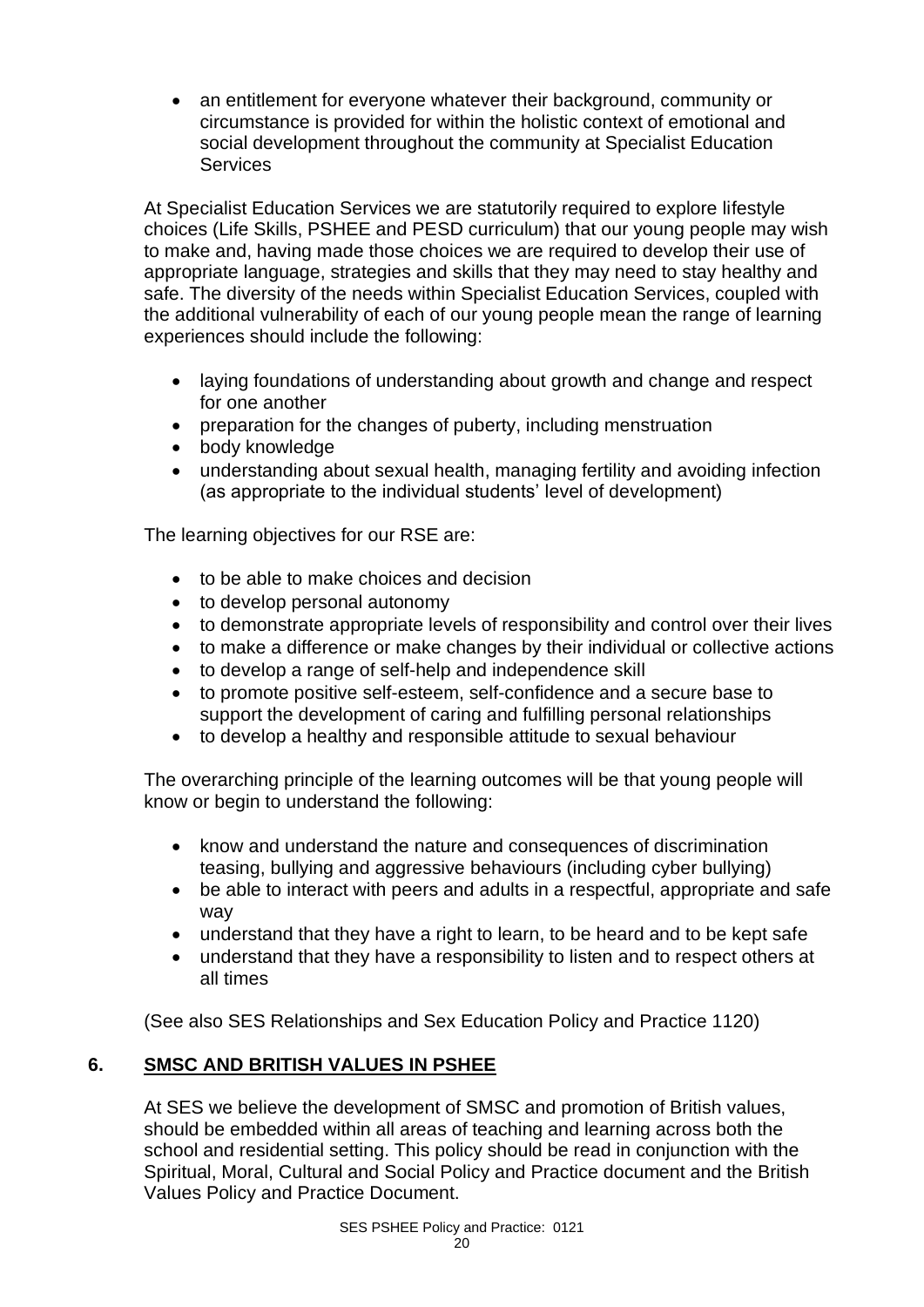## 6.1 SMSC

At SES we develop SMSC in many aspects of the curriculum through ensuring opportunities for SMSC development are extensive and frequent. These opportunities are reflected in planning documents as well as in outcomes for pupils.

Examples of SMSC development within PSHEE are:

### **Spiritual**

- Young people's sense of enjoyment and fascination in learning about themselves, others and the world around them.
- Young people's beliefs, religions or otherwise, which inform their perspective on life, their interest in and respect for different people's feelings and values.
- Young people's willingness to reflect on their experiences.
- Young people's use of imagination and creativity in their learning.

#### Moral

- Young people's interest in investigating and offering reasoned views about moral & ethical issues.
- Young people's ability to recognise the difference between right and wrong and their readiness to apply this understanding in their own lives.
- Young people develop the knowledge, skills and understanding, qualities and attitudes they need in order to make responsible moral decisions and act on them.
- Young people's understanding of the consequences of their actions.

#### Social

- Young people can use of a range of social skills in different contexts, including working, socialising with pupils from different religious, ethnic and socioeconomic backgrounds.
- Young people develop a sense of belonging and taking part in community activities e.g. ANS and house meetings.
- Young people show willingness to participate in a variety of social settings, cooperating well with others and being able to resolve conflicts easily.
- Young people show interest in, understanding of, the way communities and societies function at a variety of levels.

#### **Cultural**

- Young people show interest in exploring, understanding of respect for cultural diversity, the extent to which they understand, accept, respect and celebrate diversity, as shown by their attitudes towards different religious, ethnic, socioeconomic groups in the local, national and global communities.
- Young people show willingness to participate in and respond to, for example, artistic, musical, sporting, mathematical, technological, scientific and cultural opportunities.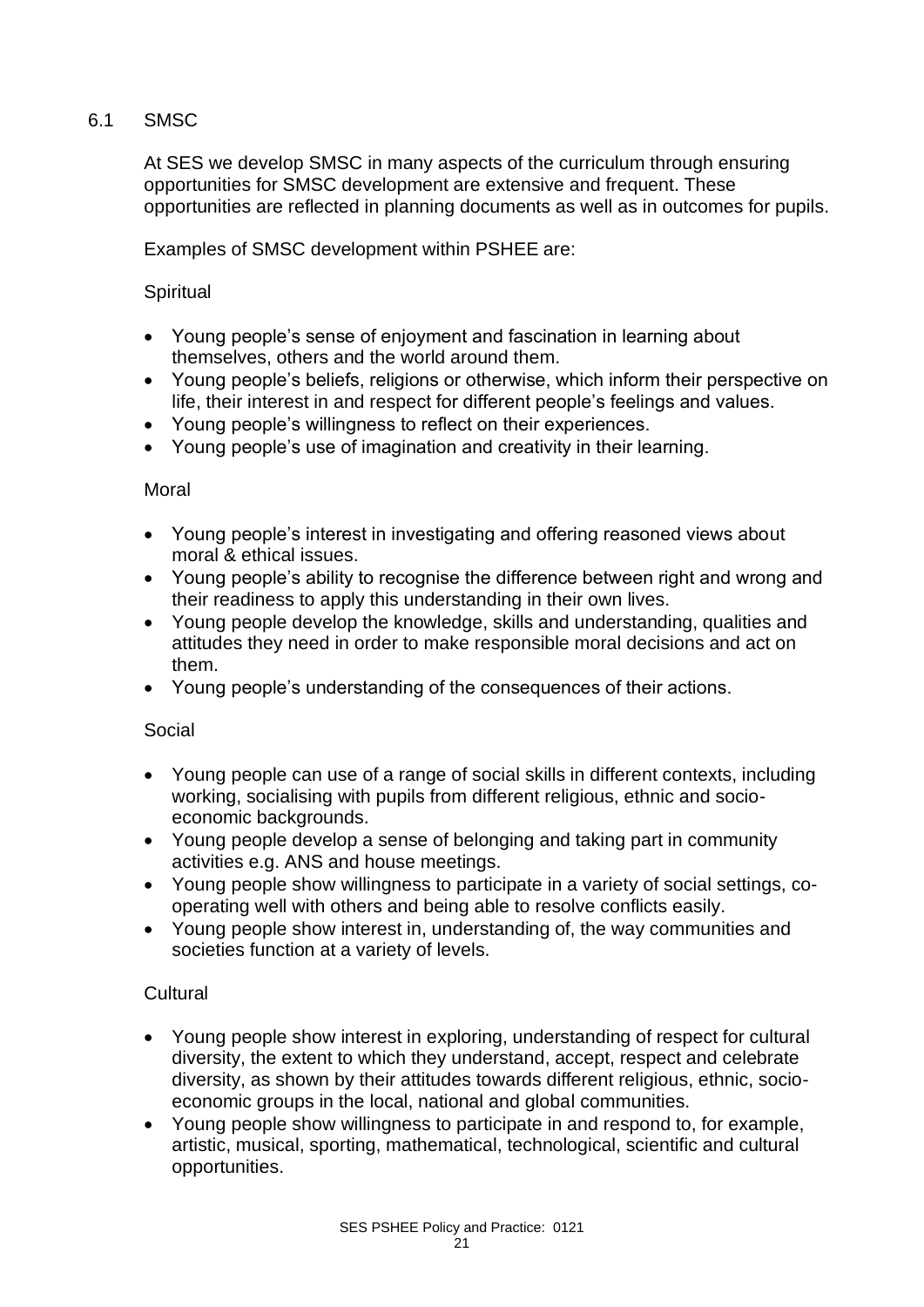- Young people understand and appreciate of the wide range of cultural influences that have shaped their own heritage.
- Young people develop knowledge, skills, understanding, qualities and attributes needed to contribute to culture.

### 6.2 BRITISH VALUES

Promotion of British values is an integral part of life at SES. We believe that the promotion of such values should be inherent in teaching and learning as well as in the wider community. We fundamentally believe that the promotion of British Values is an essential strategy in preventing radicalisation. This document should therefore be read in conjunction with our Radicalisation Policy and Practice document.

Examples of the promotion of British values within PSHEE are:

#### Rule of Law

- Young people are taught to respect and obey the law.
- Young people are taught the value and reasons behind law enforcement, that they govern and protect us, and the responsibilities that these involve and the consequences that can occur when laws are broken including visits from authorities such as the Police.
- Young people are involved in creating expectations for in and around the Learning Centre.
- Young people will explore the differences between civil, criminal and religious law as they pertain to British and other societies.

#### **Democracy**

- Young people are expected to treat others with fairness.
- Young people have a student voice within the curriculum, celebratory sessions and interview process.
- Young people's views are considered when timetabling.
- Tutorials inform young people of the UK election and the democracy process.

#### Individual Liberty

- Pupils are encouraged to know, understand and exercise their rights and personal freedoms and are advised how to exercise these safely.
- Pupils are given the freedom to make choices, whether through choice of challenge, how they record their work, or their individual participation in our numerous extra-curricular clubs and opportunities.
- Young people will be supported in developing positive self-esteem, selfconfidence and self-awareness and self-knowledge.
- Challenging stereotypes and promoting individuality at every opportunity.

Mutual respect for and tolerance of those with different faiths and beliefs and for those without faith.

• Young people are taught to respect the rights of others, including their right to their own opinions.